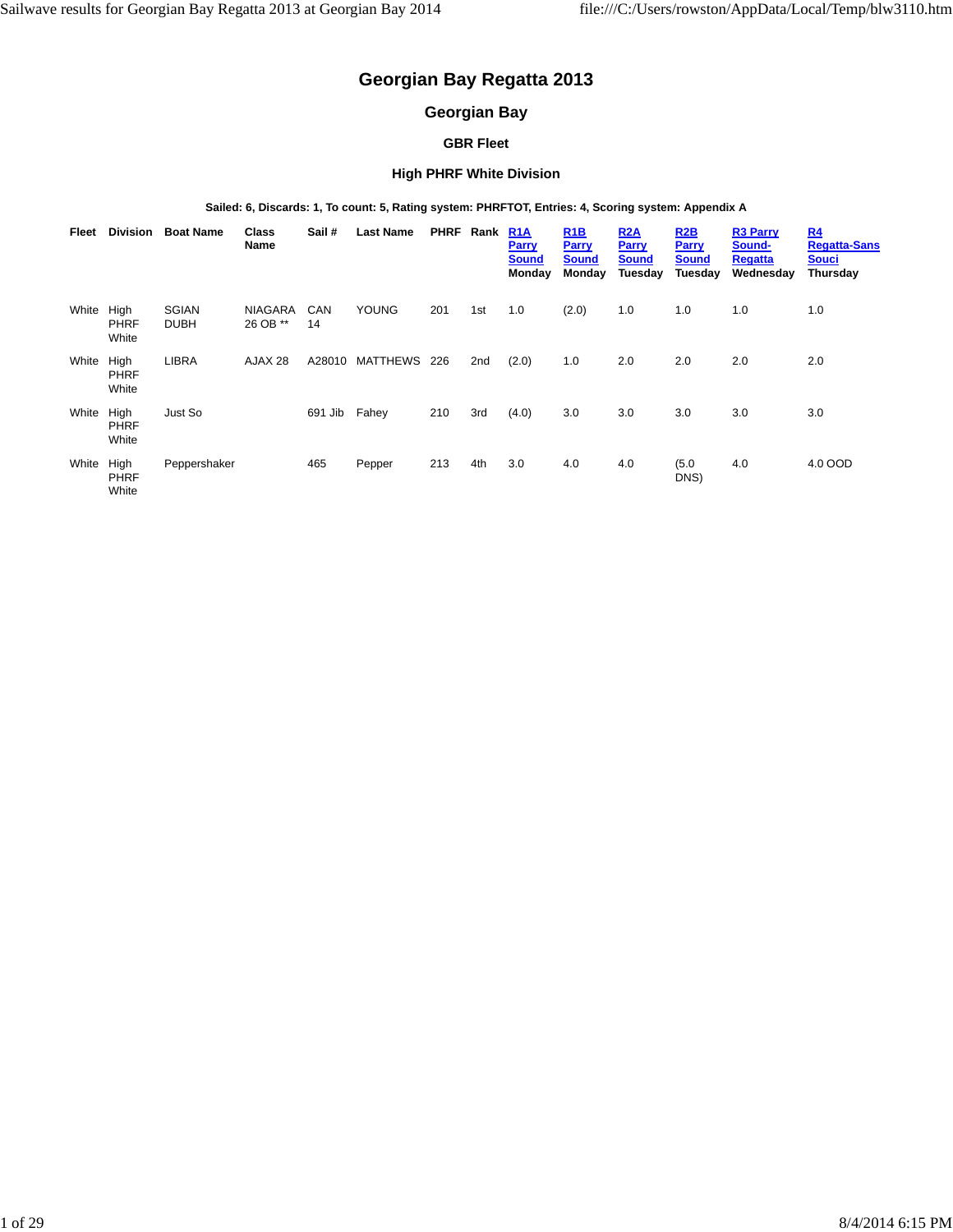### **High PHRF FLYING Division**

#### **Sailed: 6, Discards: 1, To count: 5, Rating system: PHRFTOT, Entries: 3, Scoring system: Appendix A**

| Fleet         | <b>Division</b>                      | <b>Boat</b><br>Name | <b>Class</b><br>Name | Sail # | <b>Last Name</b> | PHRF Rank |     | R <sub>1</sub> A<br>Parry<br><b>Sound</b><br>Monday | <b>R1B</b><br>Parry<br><b>Sound</b><br>Monday | R2A<br>Parry<br><b>Sound</b><br>Tuesday | R2B<br>Parry<br><b>Sound</b><br>Tuesday | <b>R3 Parry</b><br>Sound-<br><b>Regatta</b><br>Wednesday | <u>R4</u><br><b>Regatta-Sans</b><br><b>Souci</b><br>Thursday |
|---------------|--------------------------------------|---------------------|----------------------|--------|------------------|-----------|-----|-----------------------------------------------------|-----------------------------------------------|-----------------------------------------|-----------------------------------------|----------------------------------------------------------|--------------------------------------------------------------|
| <b>Flying</b> | High<br><b>PHRF</b><br><b>FLYING</b> | <b>EROICA</b>       |                      | 34093  | <b>WIMMER</b>    | 158       | 1st | 1.0                                                 | 1.0                                           | 1.0                                     | (2.0)                                   | 1.0                                                      | 2.0                                                          |
| <b>Flying</b> | High<br><b>PHRF</b><br><b>FLYING</b> | LEVITY              |                      | 172    | <b>CAMPBELL</b>  | 180       | 2nd | (3.0)                                               | 3.0                                           | 2.0                                     | 1.0                                     | 2.0                                                      | 1.0                                                          |
| <b>Flying</b> | High<br><b>PHRF</b><br><b>FLYING</b> | Contrary<br>Wind    |                      | 24     | Comeau           | 165       | 3rd | 2.0                                                 | 2.0                                           | (3.0)                                   | 3.0                                     | 3.0                                                      | 3.0                                                          |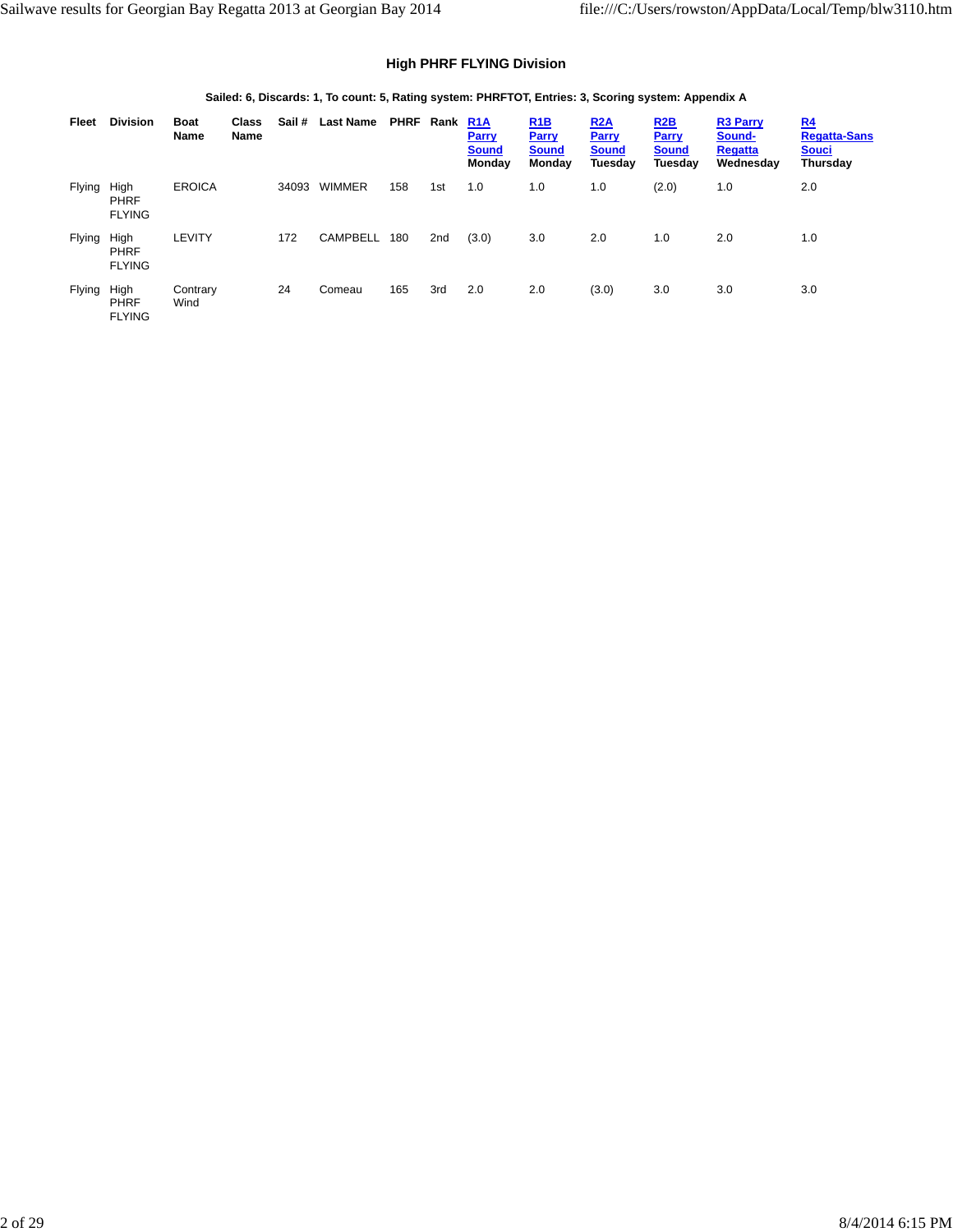#### **Low PHRF White Division**

#### **Sailed: 6, Discards: 1, To count: 5, Rating system: PHRFTOT, Entries: 3, Scoring system: Appendix A**

| Fleet | <b>Division</b>             | <b>Boat</b><br>Name | <b>Class</b><br>Name | Sail # | Last<br><b>Name</b> | <b>PHRF</b> | Rank            | <b>R1A</b><br>Parry<br><b>Sound</b><br>Monday | <u>R<sub>1</sub>B</u><br><b>Parry</b><br><b>Sound</b><br>Monday | <u>R2A</u><br>Parry<br><b>Sound</b><br>Tuesday | <u>R2B</u><br>Parry<br><b>Sound</b><br>Tuesday | <b>R3 Parry</b><br>Sound-<br><b>Regatta</b><br>Wednesday | <u>R4</u><br><b>Regatta-Sans</b><br><b>Souci</b><br>Thursday |
|-------|-----------------------------|---------------------|----------------------|--------|---------------------|-------------|-----------------|-----------------------------------------------|-----------------------------------------------------------------|------------------------------------------------|------------------------------------------------|----------------------------------------------------------|--------------------------------------------------------------|
| White | Low<br><b>PHRF</b><br>White | <b>SHANNON</b>      | C&C 30<br>>506       | 428    | OWSTON              | 195         | 1st             | (1.0)                                         | 1.0                                                             | 1.0                                            | 1.0                                            | 1.0                                                      | 1.0                                                          |
| White | Low<br><b>PHRF</b><br>White | Cosair VI           | C&C34                | none   | Winks               | 123         | 2 <sub>nd</sub> | 2.0                                           | (3.0)                                                           | 2.0                                            | 2.0                                            | 2.0                                                      | 2.0                                                          |
| White | Low<br><b>PHRF</b><br>White | <b>Pisces</b>       |                      | 31256  | Good                | 96          | 3rd             | (3.0)                                         | 2.0                                                             | 3.0                                            | 3.0                                            | 3.0                                                      | 3.0                                                          |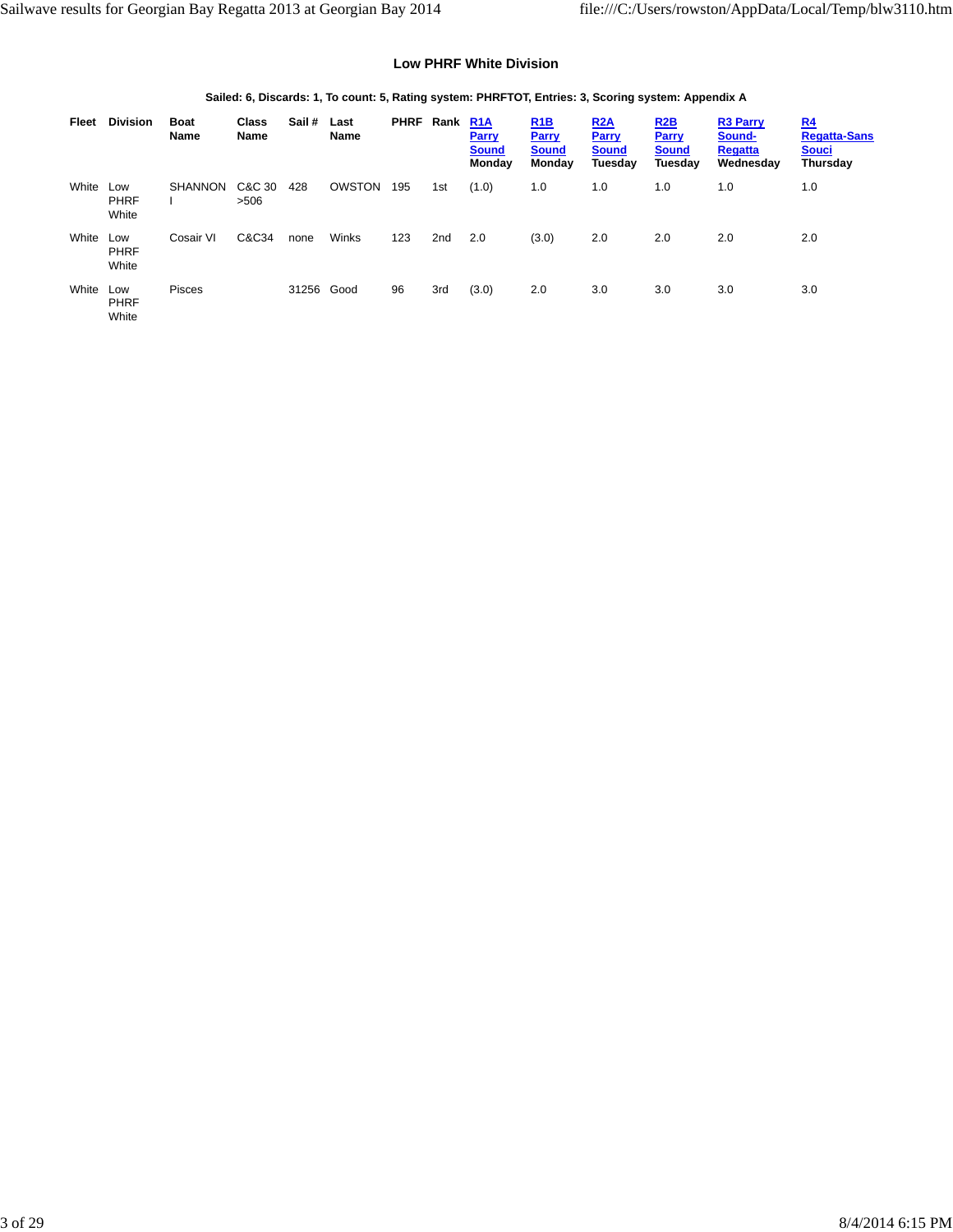#### **Low PHRF FLYING Division**

#### **Sailed: 6, Discards: 1, To count: 5, Rating system: PHRFTOT, Entries: 5, Scoring system: Appendix A**

| Fleet         |                                     | Division Boat Name            | Class<br>Name             | Sail #    | <b>Last Name</b> |     | PHRF Rank | R <sub>1</sub> A<br><b>Parry</b><br><b>Sound</b><br>Monday | R1B<br><b>Parry</b><br><b>Sound</b><br>Monday | <b>R2A</b><br><b>Parry</b><br><b>Sound</b><br>Tuesday | R2B<br><b>Parry</b><br><b>Sound</b><br>Tuesday | <b>R3 Parry</b><br>Sound-<br><b>Regatta</b><br>Wednesday | R <sub>4</sub><br><b>Regatta-Sans</b><br><b>Souci</b><br>Thursday |
|---------------|-------------------------------------|-------------------------------|---------------------------|-----------|------------------|-----|-----------|------------------------------------------------------------|-----------------------------------------------|-------------------------------------------------------|------------------------------------------------|----------------------------------------------------------|-------------------------------------------------------------------|
| <b>Flying</b> | Low<br><b>PHRF</b><br><b>FLYING</b> | <b>PONY</b><br><b>EXPRESS</b> | <b>GOMAN</b><br>EXP 30-2  | 43021     | <b>NEATE</b>     | 141 | 1st       | (2.0)                                                      | 1.0                                           | 1.0                                                   | 1.0                                            | 1.0                                                      | 1.0                                                               |
| Flying        | Low<br><b>PHRF</b><br><b>FLYING</b> | <b>ARDA</b>                   | <b>GOMAN</b><br>EXP 30    | 16        | WARMELINK-2 141  |     | 2nd       | 1.0                                                        | (3.0)                                         | 3.0                                                   | 2.0                                            | 2.0                                                      | 3.0                                                               |
| Flying        | Low<br><b>PHRF</b><br><b>FLYING</b> | <b>TARGA</b>                  | BENETEAU<br>1ST 10R **    | CAN<br>30 | <b>WOOLNOUGH</b> | 87  | 3rd       | (5.0)                                                      | 5.0                                           | 2.0                                                   | 3.0                                            | 4.0                                                      | 2.0                                                               |
| Flying        | Low<br><b>PHRF</b><br><b>FLYING</b> | <b>EXPRESSION</b>             | <b>GOMAN</b><br>EXP 30    | 32017     | <b>PARKHURST</b> | 141 | 4th       | 3.0                                                        | 2.0                                           | (4.0)                                                 | 4.0                                            | 3.0                                                      | 4.0                                                               |
| Flying        | Low<br><b>PHRF</b><br><b>FLYING</b> | <b>BUSH</b><br><b>WHACKER</b> | <b>SOVEREL</b><br>33-2 IB | 26        | <b>REE</b>       | 81  | 5th       | 4.0                                                        | 4.0                                           | (5.0)                                                 | 5.0                                            | 5.0                                                      | 5.0                                                               |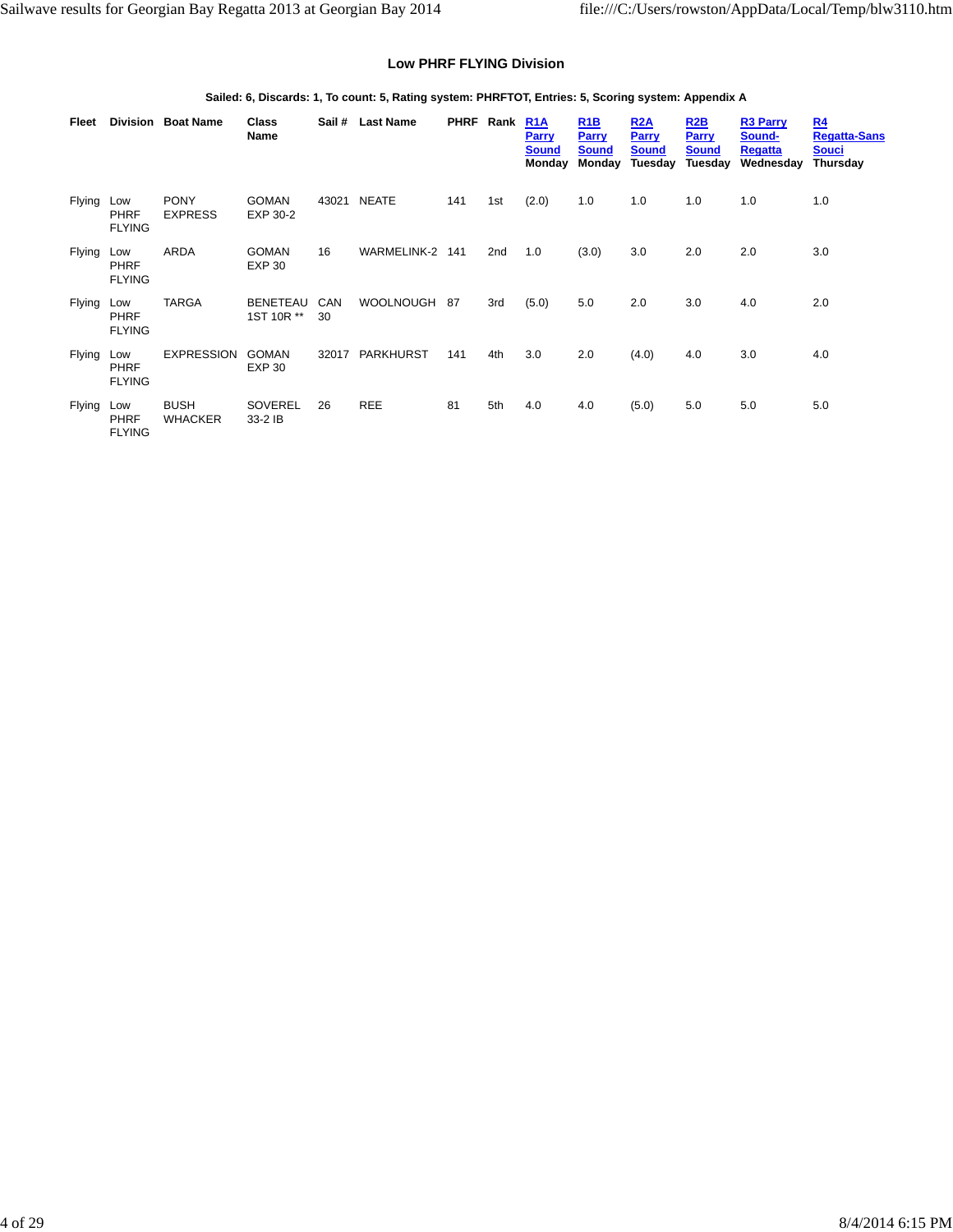### **R1A Parry Sound - High PHRF White Division - Monday**

| <b>Fleet Division</b>              | <b>Boat Name</b> | <b>Class Name</b>                                              |         | Sail # Last Name PHRF Rank Start Finish Elapsed Corrected |                                 |                |                      |                      |         |
|------------------------------------|------------------|----------------------------------------------------------------|---------|-----------------------------------------------------------|---------------------------------|----------------|----------------------|----------------------|---------|
|                                    |                  | White High PHRF White SGIAN DUBH NIAGARA 26 OB ** CAN 14 YOUNG |         |                                                           | 201                             |                |                      | 09:25 105123 1:26:23 | 1:21:13 |
| White High PHRF White LIBRA        |                  | AJAX 28                                                        |         | A28010 MATTHEWS 226 2                                     |                                 |                |                      | 09:25 110605 1:41:05 | 1:31:15 |
| White High PHRF White Peppershaker |                  |                                                                | 465     | Pepper                                                    | 213<br>$\overline{\phantom{a}}$ |                | 09:25 111547 1:50:47 |                      | 1:42:08 |
| White High PHRF White Just So      |                  |                                                                | 691 Jib | Fahev                                                     | 210                             | $\overline{4}$ |                      | 09:25 112217 1:57:17 | 1:48:39 |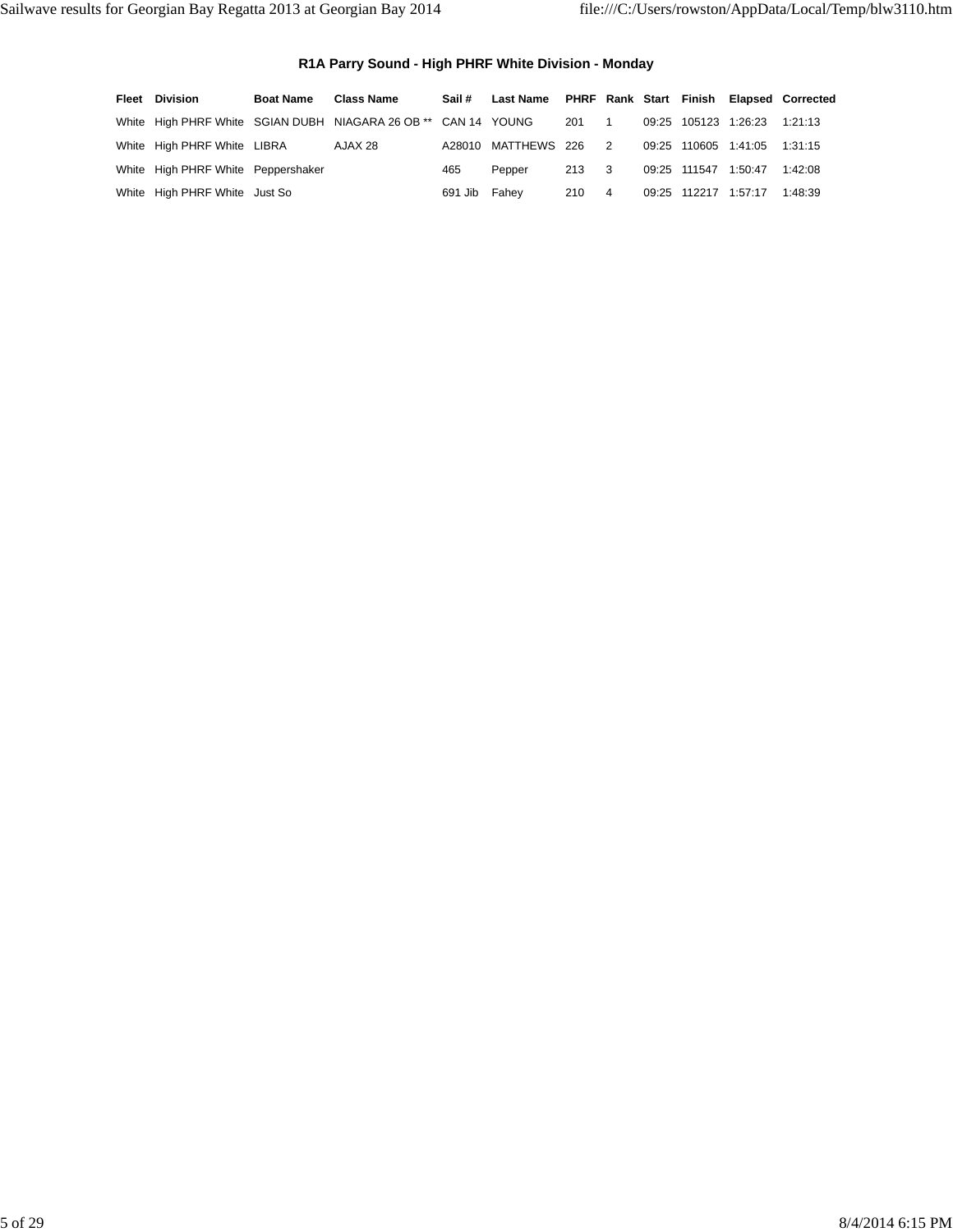### **R1B Parry Sound - High PHRF White Division - Monday**

|       |                                    | Start: Start 1, Finishes: Place, Time: 1335, Distance: 7nm, Wind dir: N, Ave wind: 8 |                                                                |         |                     |     |                |  |                     |         |                                          |  |  |  |
|-------|------------------------------------|--------------------------------------------------------------------------------------|----------------------------------------------------------------|---------|---------------------|-----|----------------|--|---------------------|---------|------------------------------------------|--|--|--|
| Fleet | Division                           | <b>Boat Name</b>                                                                     | <b>Class Name</b>                                              | Sail #  | Last Name           |     |                |  |                     |         | PHRF Rank Start Finish Elapsed Corrected |  |  |  |
|       | White High PHRF White LIBRA        |                                                                                      | AJAX 28                                                        |         | A28010 MATTHEWS 226 |     | $\overline{1}$ |  | 1335 143817         | 1.03.17 | 0:57:08                                  |  |  |  |
|       |                                    |                                                                                      | White High PHRF White SGIAN DUBH NIAGARA 26 OB ** CAN 14 YOUNG |         |                     | 201 | 2              |  | 1335 143626 1:01:26 |         | 0.57.46                                  |  |  |  |
|       | White High PHRF White Just So      |                                                                                      |                                                                | 691 Jib | Fahev               | 210 | $_{3}$         |  | 1335 143815 1:03:15 |         | 0:58:36                                  |  |  |  |
|       | White High PHRF White Peppershaker |                                                                                      |                                                                | 465     | Pepper              | 213 | $\overline{4}$ |  | 1335 143847         | 1:03:47 | 0:58:48                                  |  |  |  |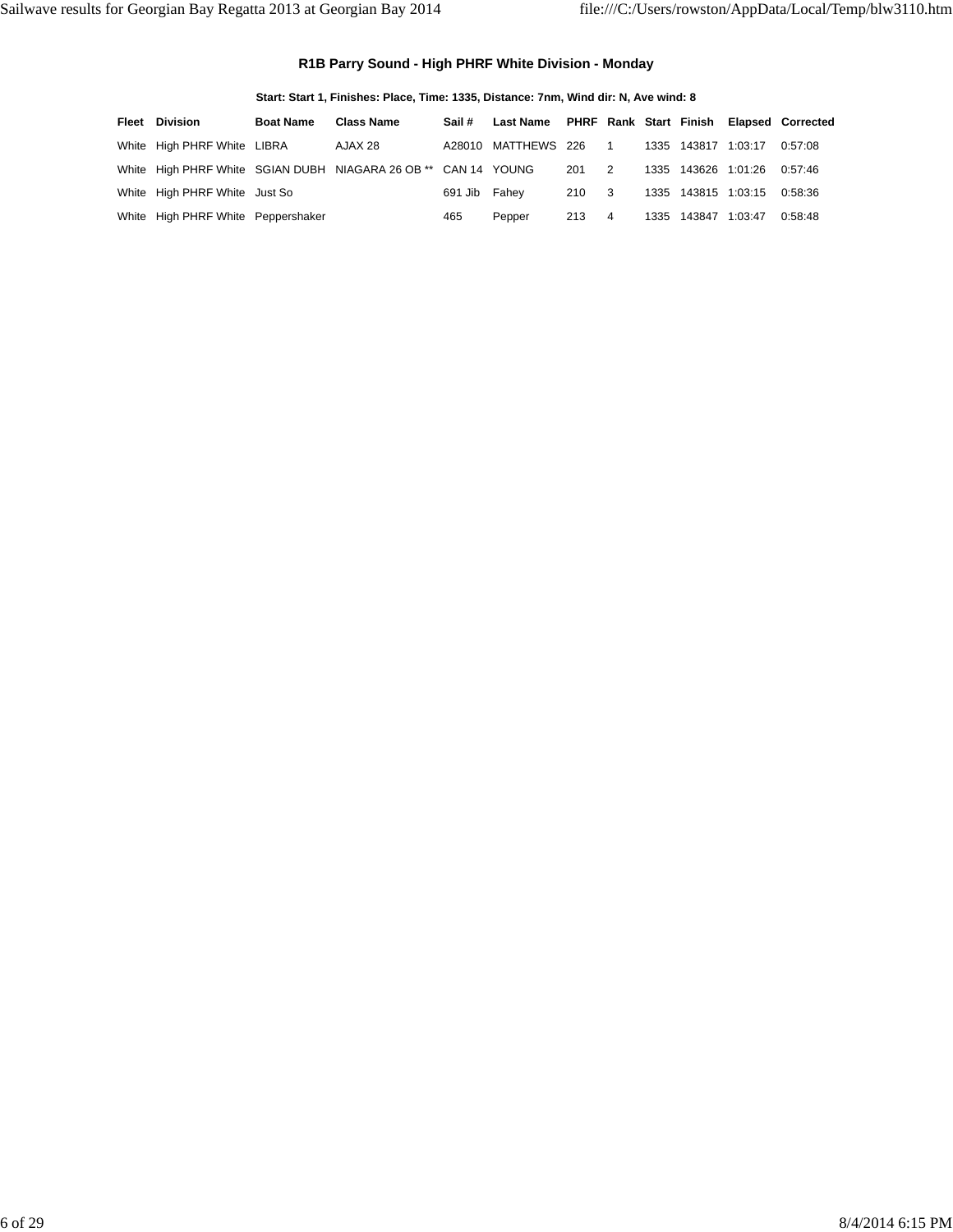### **R2A Parry Sound - High PHRF White Division - Tuesday**

| Start: Start 1, Finishes: Place, Time: 092500, Wind dir: w |                  |                                                                |               |                           |       |                          |  |                       |  |                          |  |  |  |
|------------------------------------------------------------|------------------|----------------------------------------------------------------|---------------|---------------------------|-------|--------------------------|--|-----------------------|--|--------------------------|--|--|--|
| <b>Fleet Division</b>                                      | <b>Boat Name</b> | <b>Class Name</b>                                              | Sail#         | Last Name PHRF Rank Start |       |                          |  | Finish                |  | <b>Elapsed Corrected</b> |  |  |  |
|                                                            |                  | White High PHRF White SGIAN DUBH NIAGARA 26 OB ** CAN 14 YOUNG |               |                           | 201   | $\overline{\phantom{1}}$ |  | 092500 105822 1:33:22 |  | 1:27:47                  |  |  |  |
| White High PHRF White LIBRA                                |                  | AJAX 28                                                        |               | A28010 MATTHEWS 226       |       | 2                        |  | 092500 110643 1:41:43 |  | 1:31:50                  |  |  |  |
| White High PHRF White Just So                              |                  |                                                                | 691 Jib Fahey |                           | 210 3 |                          |  | 092500 110717 1:42:17 |  | 1:34:45                  |  |  |  |
| White High PHRF White Peppershaker                         |                  |                                                                | 465           | Pepper                    | 213   | 4                        |  | 092500 110758 1:42:58 |  | 1:34:55                  |  |  |  |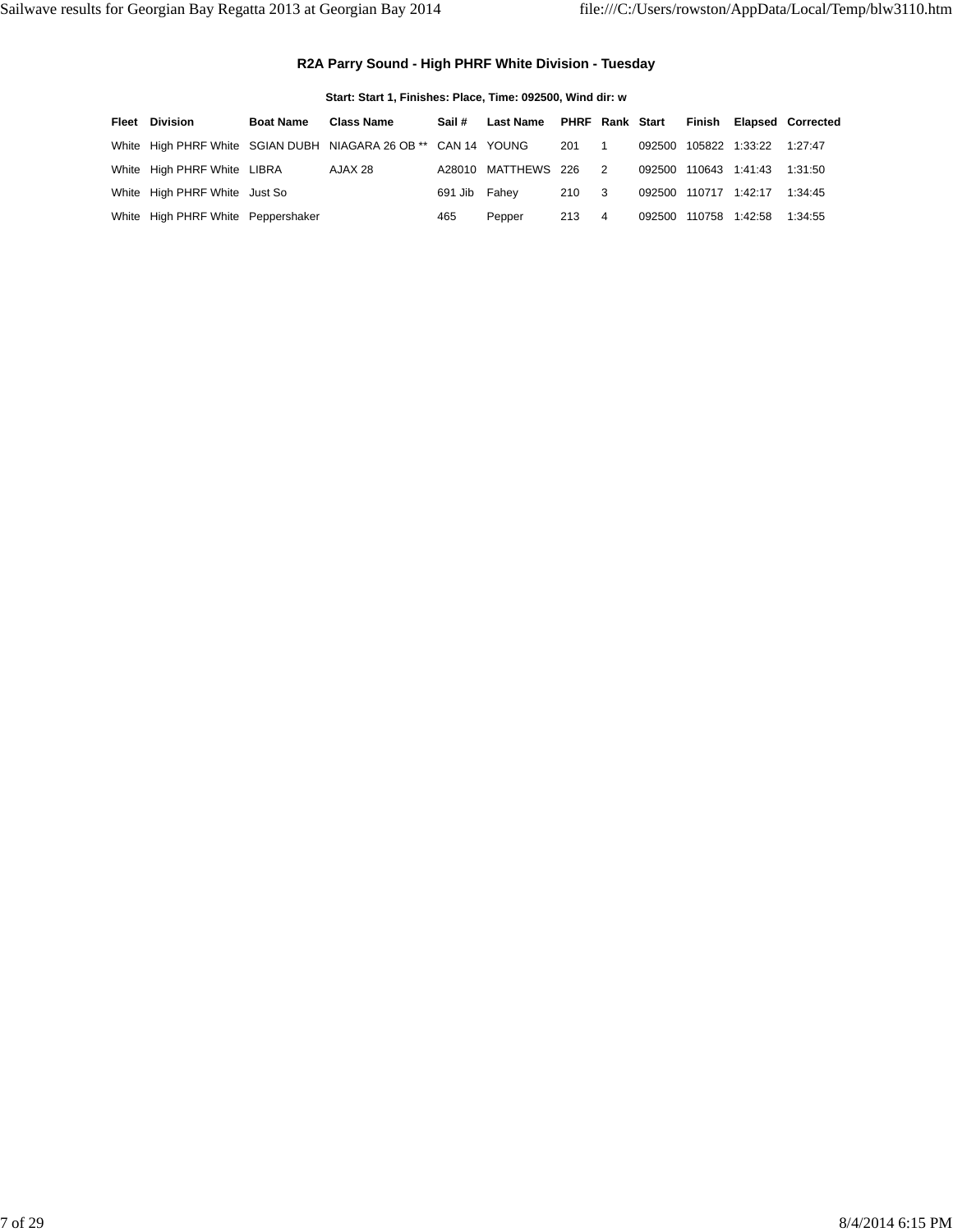### **R2B Parry Sound - High PHRF White Division - Tuesday**

| Start: Start 1, Finishes: Elapsed time, Time: 130500 |                  |                                                                |               |                           |                                 |  |  |                       |                       |                          |  |  |  |  |
|------------------------------------------------------|------------------|----------------------------------------------------------------|---------------|---------------------------|---------------------------------|--|--|-----------------------|-----------------------|--------------------------|--|--|--|--|
| Fleet Division                                       | <b>Boat Name</b> | <b>Class Name</b>                                              | Sail #        | Last Name PHRF Rank Start |                                 |  |  |                       |                       | Finish Elapsed Corrected |  |  |  |  |
|                                                      |                  | White High PHRF White SGIAN DUBH NIAGARA 26 OB ** CAN 14 YOUNG |               |                           | 201<br>$\overline{\phantom{1}}$ |  |  | 130500 144029 1:35:29 |                       | 1:29:47                  |  |  |  |  |
| White High PHRF White LIBRA                          |                  | AJAX 28                                                        |               | A28010 MATTHEWS 226 2     |                                 |  |  | 130500 144847 1:43:47 |                       | 1:33:42                  |  |  |  |  |
| White High PHRF White Just So                        |                  |                                                                | 691 Jib Fahey |                           | 210 3                           |  |  |                       | 130500 144842 1:43:42 | 1:36:04                  |  |  |  |  |
| White High PHRF White Peppershaker                   |                  |                                                                | 465           | Pepper                    | 213 4                           |  |  |                       | <b>DNS</b>            |                          |  |  |  |  |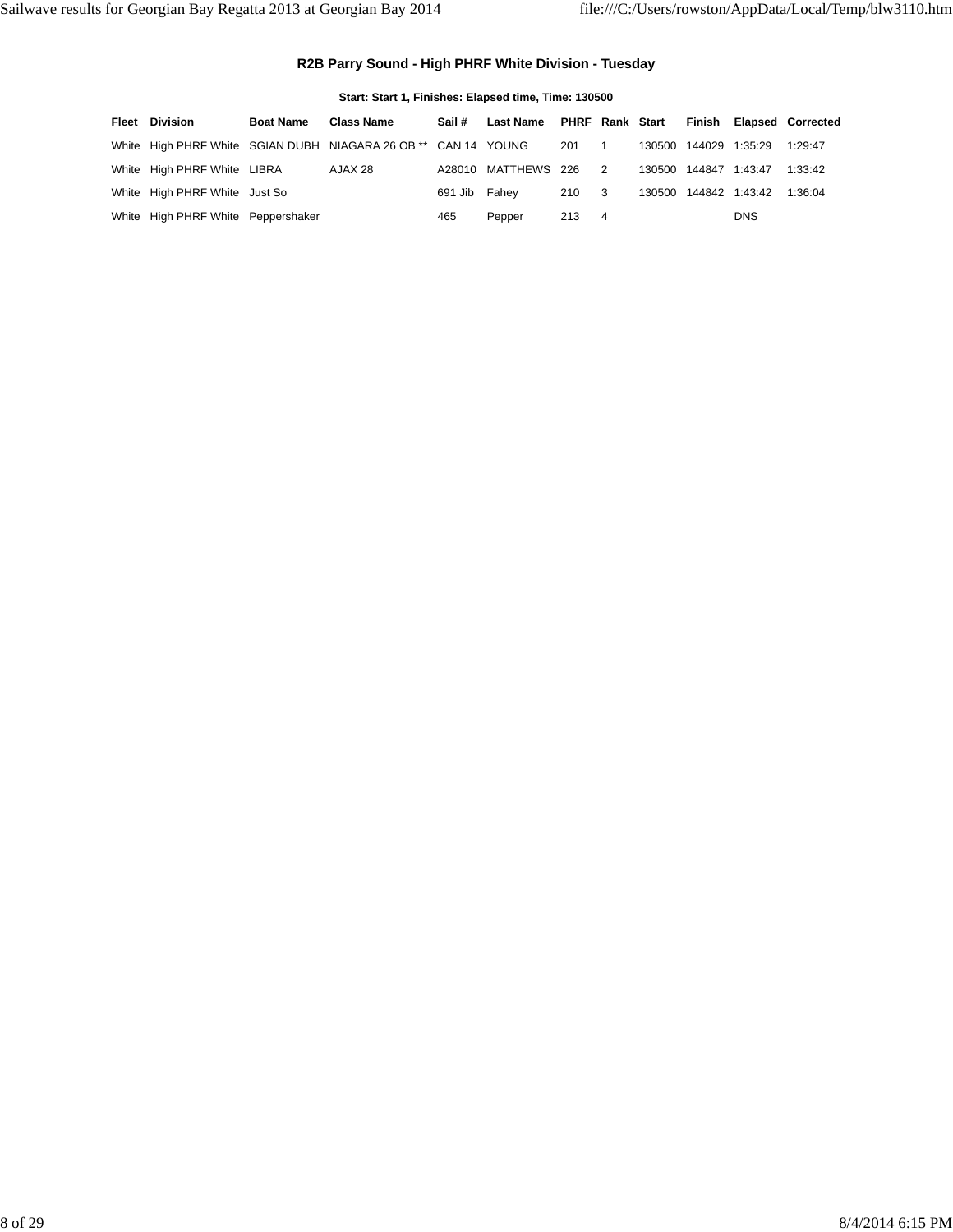#### **R3 Parry Sound-Regatta - High PHRF White Division - Wednesday**

**Start: Start 1, Finishes: Place, Time: 092500, Distance: 12nm, Wind dir: w**

| <b>Fleet Division</b>              | <b>Boat Name</b> | <b>Class Name</b>                                              | Sail #        | Last Name             |       |                |                       | PHRF Rank Start Finish Elapsed Corrected |
|------------------------------------|------------------|----------------------------------------------------------------|---------------|-----------------------|-------|----------------|-----------------------|------------------------------------------|
|                                    |                  | White High PHRF White SGIAN DUBH NIAGARA 26 OB ** CAN 14 YOUNG |               |                       | 201 1 |                | 092500 121934 2:54:34 | 2:44:08                                  |
| White High PHRF White LIBRA        |                  | AJAX 28                                                        |               | A28010 MATTHEWS 226 2 |       |                | 092500 123951 3:14:51 | 2:55:54                                  |
| White High PHRF White Just So      |                  |                                                                | 691 Jib Fahey |                       | 210 3 |                | 092500 124227 3:17:27 | 3:02:55                                  |
| White High PHRF White Peppershaker |                  |                                                                | 465           | Pepper                | 213   | $\overline{4}$ | 092500 125828 3:33:28 | 3:16:47                                  |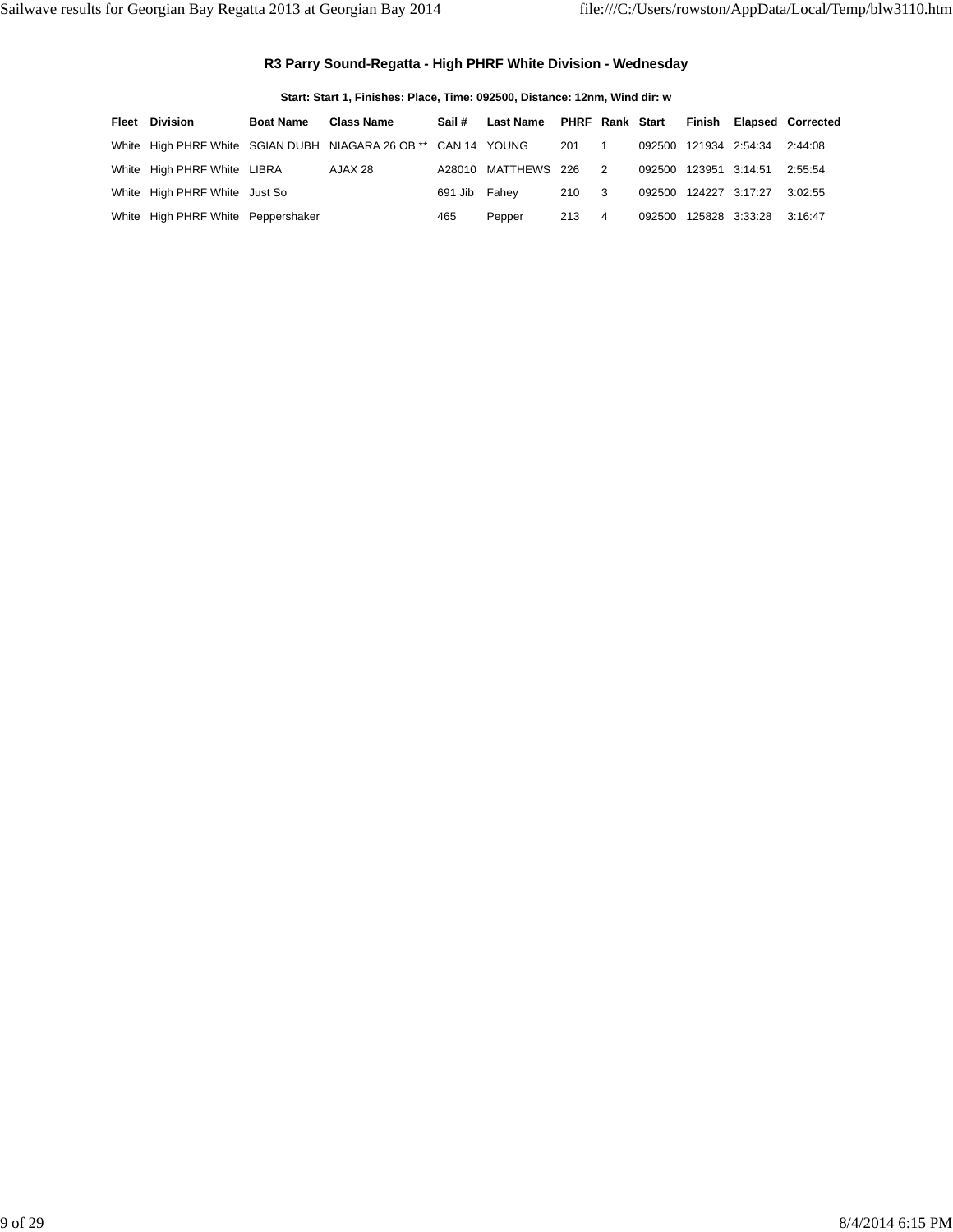### **R4 Regatta-Sans Souci - High PHRF White Division - Thursday**

|                                    |                  |                                                                |               | Start: Start 1, Finishes: Place |                                 |                       |                       |                          |
|------------------------------------|------------------|----------------------------------------------------------------|---------------|---------------------------------|---------------------------------|-----------------------|-----------------------|--------------------------|
| Fleet Division                     | <b>Boat Name</b> | <b>Class Name</b>                                              | Sail #        | Last Name PHRF Rank Start       |                                 |                       |                       | Finish Elapsed Corrected |
|                                    |                  | White High PHRF White SGIAN DUBH NIAGARA 26 OB ** CAN 14 YOUNG |               |                                 | 201<br>$\overline{\phantom{1}}$ | 092500 125430 3:29:30 |                       | 3:16:59                  |
| White High PHRF White LIBRA        |                  | AJAX 28                                                        |               | A28010 MATTHEWS 226 2           |                                 |                       | 092500 132523 4:00:23 | 3:37:01                  |
| White High PHRF White Just So      |                  |                                                                | 691 Jib Fahey |                                 | 210 3                           | 092500                | 133336 4:08:36        | 3:50:18                  |
| White High PHRF White Peppershaker |                  |                                                                | 465           | Pepper                          | 213 4                           |                       | <b>OOD</b>            |                          |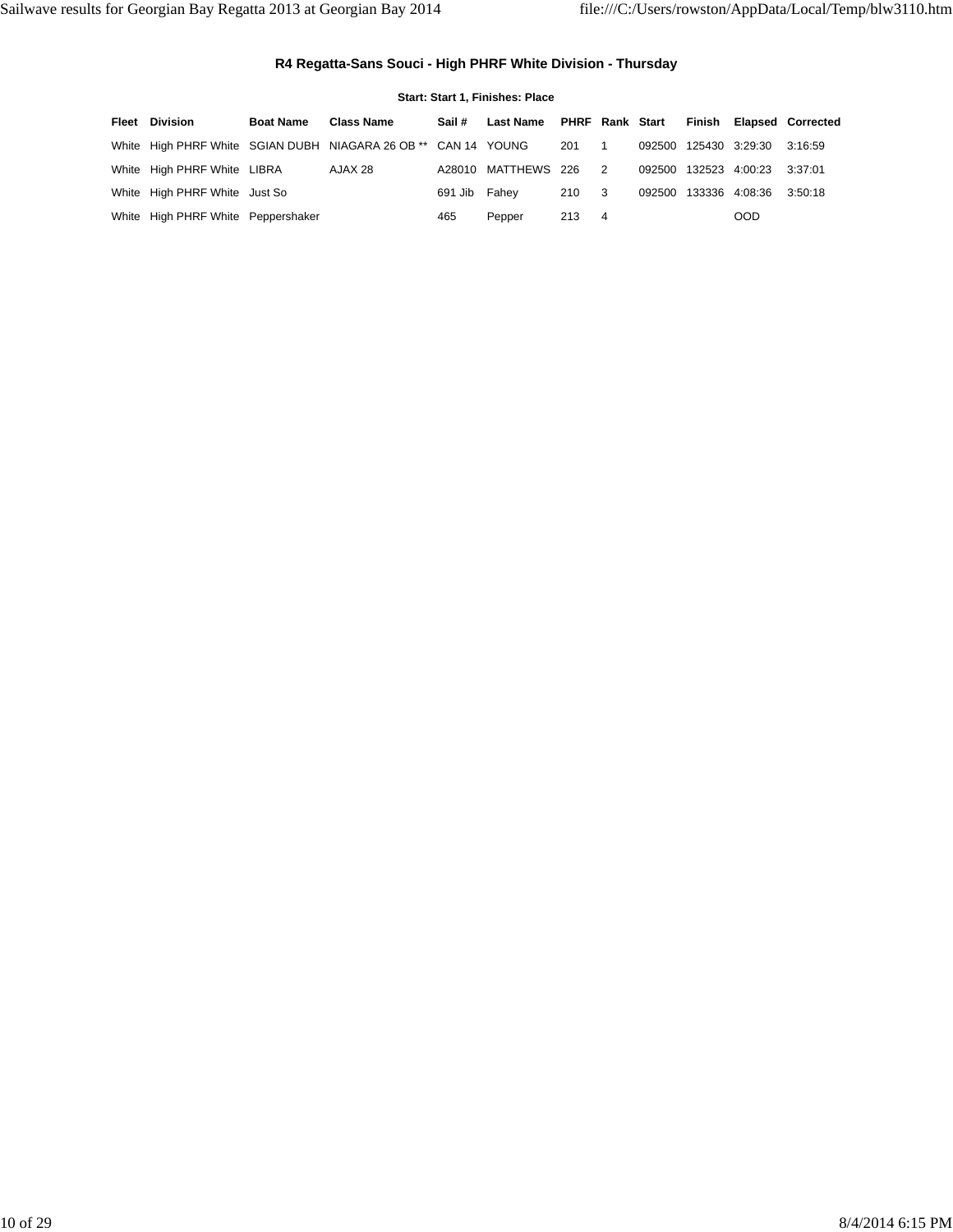### **R1A Parry Sound - High PHRF FLYING Division - Monday**

| <b>Fleet</b> Division                 | <b>Boat Name</b> | Class Name Sail # Last Name PHRF Rank Start Finish Elapsed Corrected |     |                |       |  |                             |         |
|---------------------------------------|------------------|----------------------------------------------------------------------|-----|----------------|-------|--|-----------------------------|---------|
| Flying High PHRF FLYING EROICA        |                  |                                                                      |     | 34093 WIMMER   | 158 1 |  | 0935 110354 1:28:54 1:30:01 |         |
| Flying High PHRF FLYING Contrary Wind |                  |                                                                      | 24  | Comeau         | 165 2 |  | 0935 111023 1:35:23 1:35:23 |         |
| Flying High PHRF FLYING LEVITY        |                  |                                                                      | 172 | CAMPBELL 180 3 |       |  | 0935 111439 1:39:39         | 1:37:05 |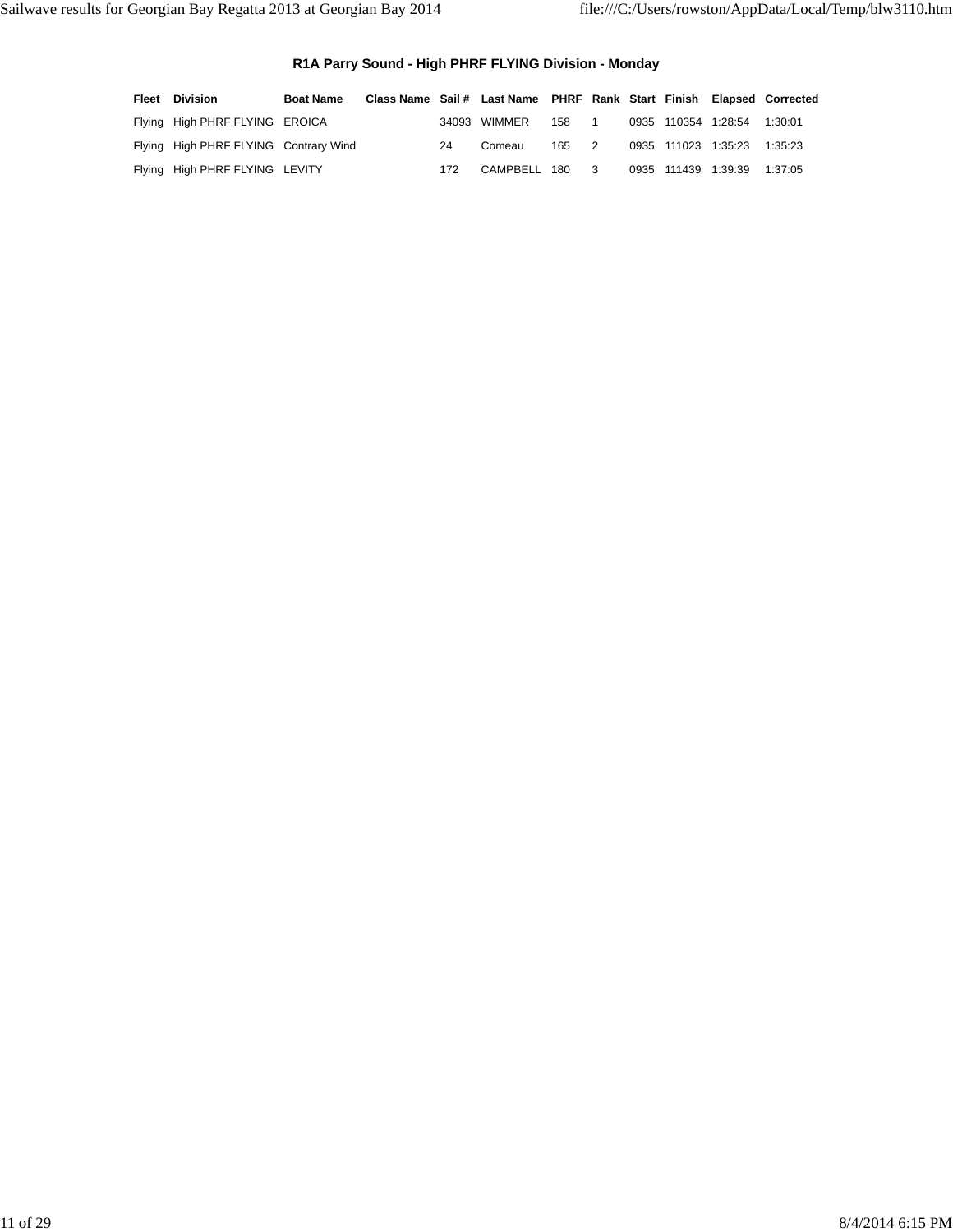### **R1B Parry Sound - High PHRF FLYING Division - Monday**

|       | Start: Start 2, Finishes: Place, Time: 1345, Distance: 7nm, Wind dir: N, Ave wind: 8 |                  |                                                                      |     |              |     |                          |  |                     |                     |         |  |  |  |
|-------|--------------------------------------------------------------------------------------|------------------|----------------------------------------------------------------------|-----|--------------|-----|--------------------------|--|---------------------|---------------------|---------|--|--|--|
| Fleet | <b>Division</b>                                                                      | <b>Boat Name</b> | Class Name Sail # Last Name PHRF Rank Start Finish Elapsed Corrected |     |              |     |                          |  |                     |                     |         |  |  |  |
|       | Flying High PHRF FLYING EROICA                                                       |                  |                                                                      |     | 34093 WIMMER | 158 | $\overline{\phantom{1}}$ |  | 1345 144127 0.56.27 |                     | 0.57.09 |  |  |  |
|       | Flying High PHRF FLYING Contrary Wind                                                |                  |                                                                      | 24  | Comeau       | 165 | $\overline{2}$           |  |                     | 1345 144248 0:57:48 | 0.57.48 |  |  |  |
|       | Flying High PHRF FLYING LEVITY                                                       |                  |                                                                      | 172 | CAMPBELL 180 |     | - 3                      |  | 1345 144505 1:00:05 |                     | 0:58:32 |  |  |  |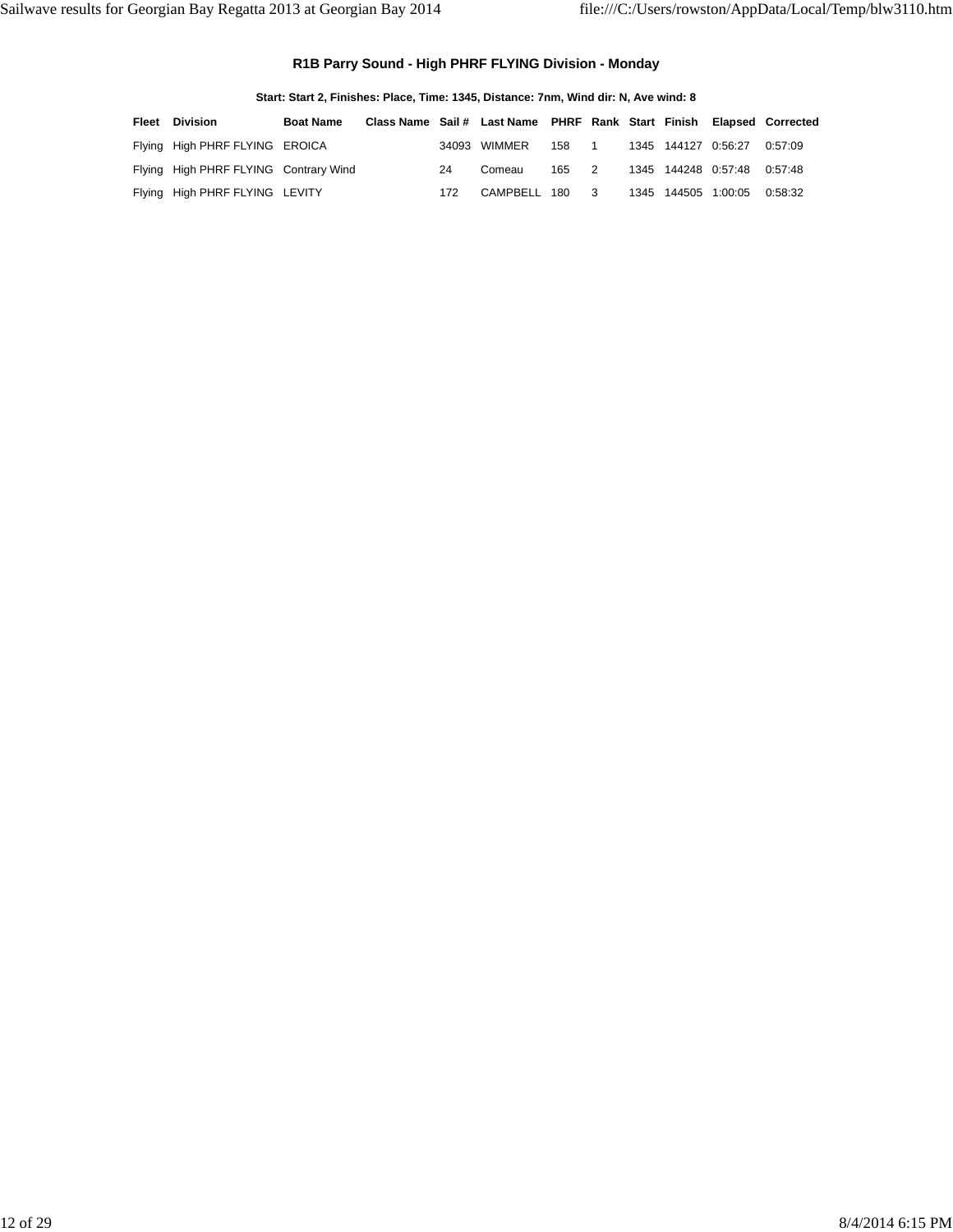### **R2A Parry Sound - High PHRF FLYING Division - Tuesday**

**Start: Start 2, Finishes: Place, Time: 093500, Wind dir: w**

| Fleet | <b>Division</b>                       | <b>Boat Name</b> | Class Name Sail # Last Name PHRF Rank Start |     |                |     |                            |  |                               | Finish Elapsed Corrected |
|-------|---------------------------------------|------------------|---------------------------------------------|-----|----------------|-----|----------------------------|--|-------------------------------|--------------------------|
|       | Flying High PHRF FLYING EROICA        |                  |                                             |     | 34093 WIMMER   | 158 |                            |  | 093500 105552 1:20:52 1:21:53 |                          |
|       | Flying High PHRF FLYING LEVITY        |                  |                                             | 172 | CAMPBELL 180 2 |     |                            |  | 093500 110147 1:26:47 1:24:33 |                          |
|       | Flying High PHRF FLYING Contrary Wind |                  |                                             | 24  | Comeau         | 165 | $\overline{\phantom{a}}$ 3 |  | 093500 110753 1:32:53 1:32:53 |                          |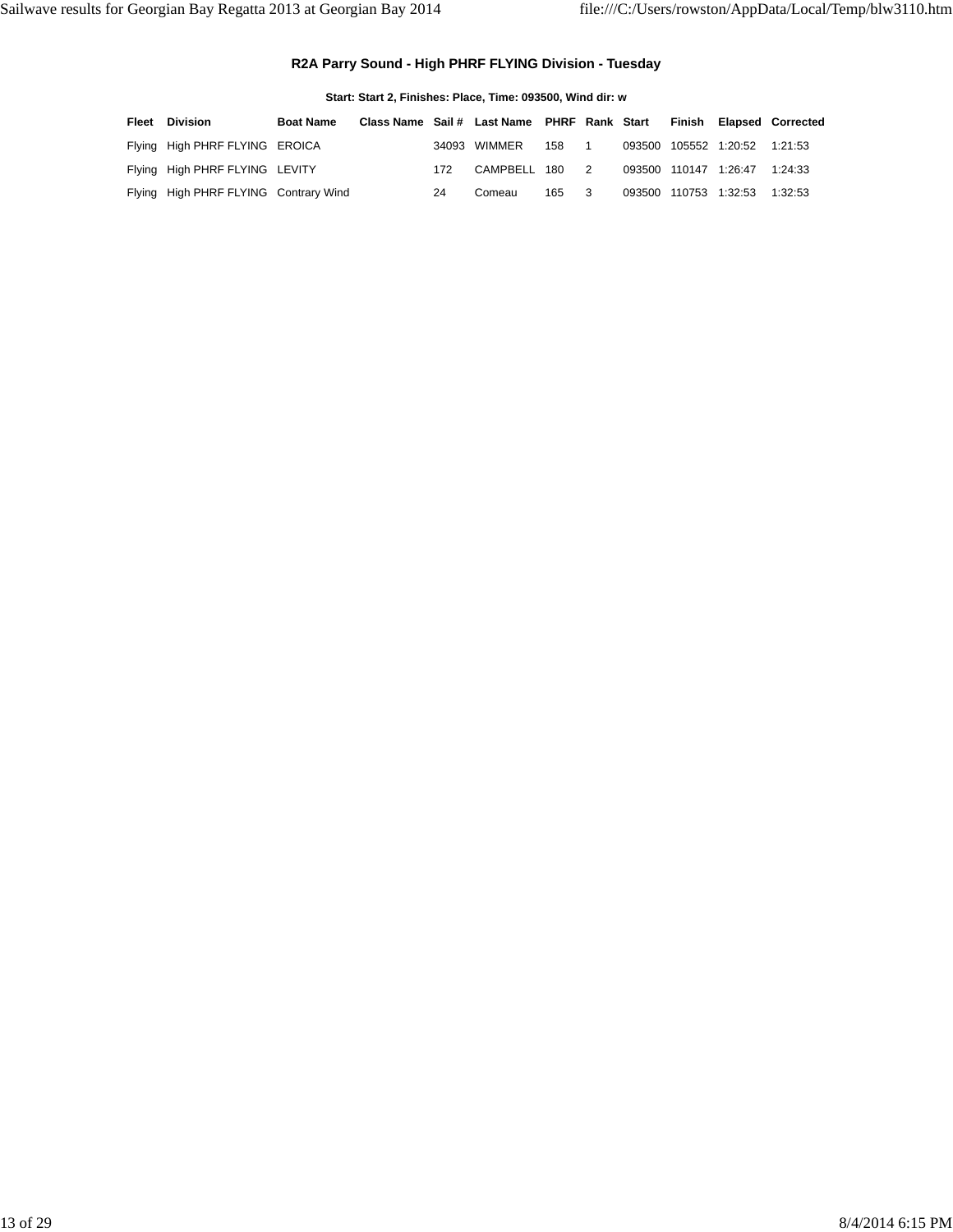### **R2B Parry Sound - High PHRF FLYING Division - Tuesday**

| Start: Start 2, Finishes: Elapsed time, Time: 131500 |                                       |                  |                                             |     |              |     |                          |  |                       |                       |                          |  |
|------------------------------------------------------|---------------------------------------|------------------|---------------------------------------------|-----|--------------|-----|--------------------------|--|-----------------------|-----------------------|--------------------------|--|
| Fleet                                                | <b>Division</b>                       | <b>Boat Name</b> | Class Name Sail # Last Name PHRF Rank Start |     |              |     |                          |  | Finish                |                       | <b>Elapsed Corrected</b> |  |
|                                                      | Flying High PHRF FLYING LEVITY        |                  |                                             | 172 | CAMPBELL 180 |     | $\overline{\phantom{1}}$ |  | 131500 145209 1:37:09 |                       | 1:34:39                  |  |
|                                                      | Flying High PHRF FLYING EROICA        |                  |                                             |     | 34093 WIMMER | 158 | 2                        |  |                       | 131500 145152 1:36:52 | 1:38:05                  |  |
|                                                      | Flying High PHRF FLYING Contrary Wind |                  |                                             | 24  | Comeau       | 165 | - 3                      |  |                       | 131500 145916 1:44:16 | 1:44:16                  |  |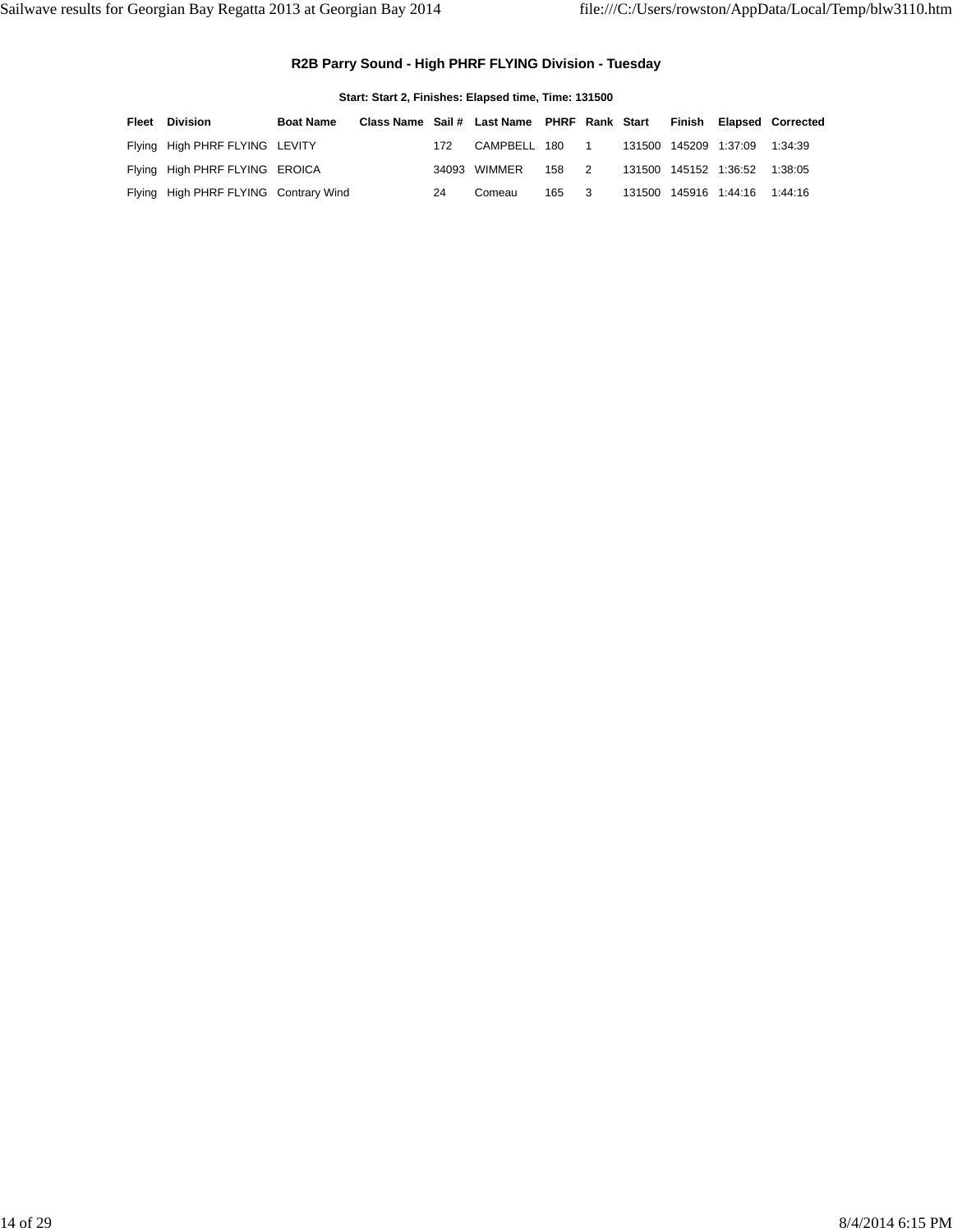### **R3 Parry Sound-Regatta - High PHRF FLYING Division - Wednesday**

|       | Start: Start 2, Finishes: Place, Time: 093500, Distance: 12nm, Wind dir: w |                  |                                             |     |              |     |                |  |        |                               |                          |  |  |
|-------|----------------------------------------------------------------------------|------------------|---------------------------------------------|-----|--------------|-----|----------------|--|--------|-------------------------------|--------------------------|--|--|
| Fleet | <b>Division</b>                                                            | <b>Boat Name</b> | Class Name Sail # Last Name PHRF Rank Start |     |              |     |                |  | Finish |                               | <b>Elapsed Corrected</b> |  |  |
|       | Flying High PHRF FLYING EROICA                                             |                  |                                             |     | 34093 WIMMER | 158 |                |  |        | 093500 122006 2:45:06 2:47:10 |                          |  |  |
|       | Flying High PHRF FLYING LEVITY                                             |                  |                                             | 172 | CAMPBELL 180 |     | $\overline{2}$ |  |        | 093500 123318 2:58:18         | 2:53:42                  |  |  |
|       | Flying High PHRF FLYING Contrary Wind                                      |                  |                                             | 24  | Comeau       | 165 | - 3            |  |        | 093500 122851 2:53:51         | 2:53:51                  |  |  |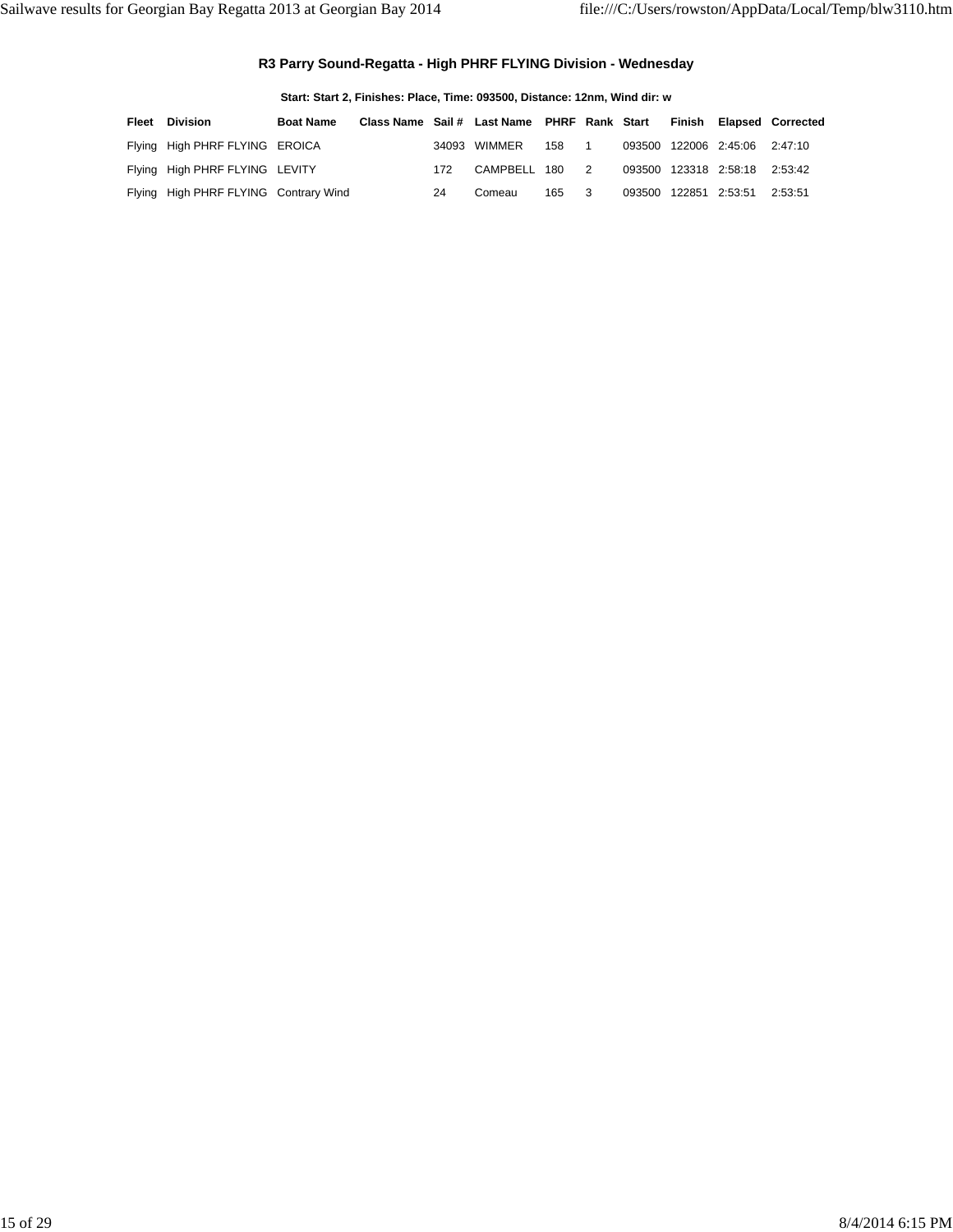### **R4 Regatta-Sans Souci - High PHRF FLYING Division - Thursday**

|        | Start: Start 1, Finishes: Place       |                  |                                             |     |              |     |    |  |  |                               |                          |  |  |
|--------|---------------------------------------|------------------|---------------------------------------------|-----|--------------|-----|----|--|--|-------------------------------|--------------------------|--|--|
| Fleet  | <b>Division</b>                       | <b>Boat Name</b> | Class Name Sail # Last Name PHRF Rank Start |     |              |     |    |  |  |                               | Finish Elapsed Corrected |  |  |
| Flying | High PHRF FLYING LEVITY               |                  |                                             | 172 | CAMPBELL     | 180 |    |  |  | 093500 132226 3:47:26 3:41:34 |                          |  |  |
|        | Flying High PHRF FLYING EROICA        |                  |                                             |     | 34093 WIMMER | 158 | 2  |  |  | 093500 132155 3:46:55 3:49:45 |                          |  |  |
|        | Flying High PHRF FLYING Contrary Wind |                  |                                             | 24  | Comeau       | 165 | -3 |  |  | 093500 132805 3:53:05 3:53:05 |                          |  |  |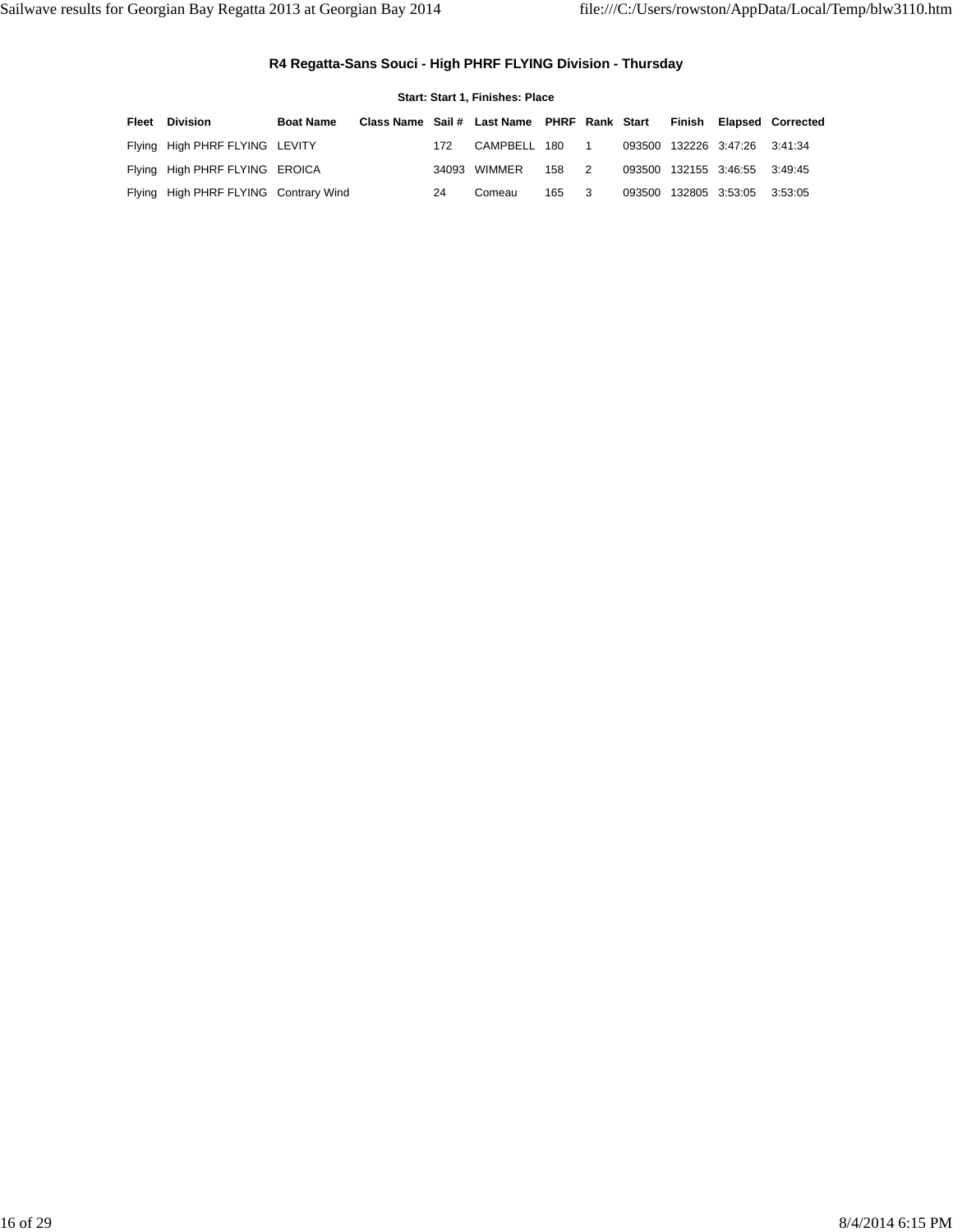### **R1A Parry Sound - Low PHRF White Division - Monday**

| <b>Fleet Division</b>                           | Boat Name Class Name Sail # Last Name PHRF Rank Start Finish Elapsed Corrected |            |            |       |    |                      |                              |         |
|-------------------------------------------------|--------------------------------------------------------------------------------|------------|------------|-------|----|----------------------|------------------------------|---------|
| White Low PHRF White SHANNON I C&C 30 > 506 428 |                                                                                |            | OWSTON     | 195 1 |    |                      | 09:25 105109 1:26:09 1:21:49 |         |
| White Low PHRF White Cosair VI                  | C&C34                                                                          |            | none Winks | 123 2 |    | 09:25 105331 1:28:31 |                              | 1:35:36 |
| White Low PHRF White Pisces                     |                                                                                | 31256 Good |            | 96.   | -3 |                      | 09:25 110032 1:35:32 1:48:47 |         |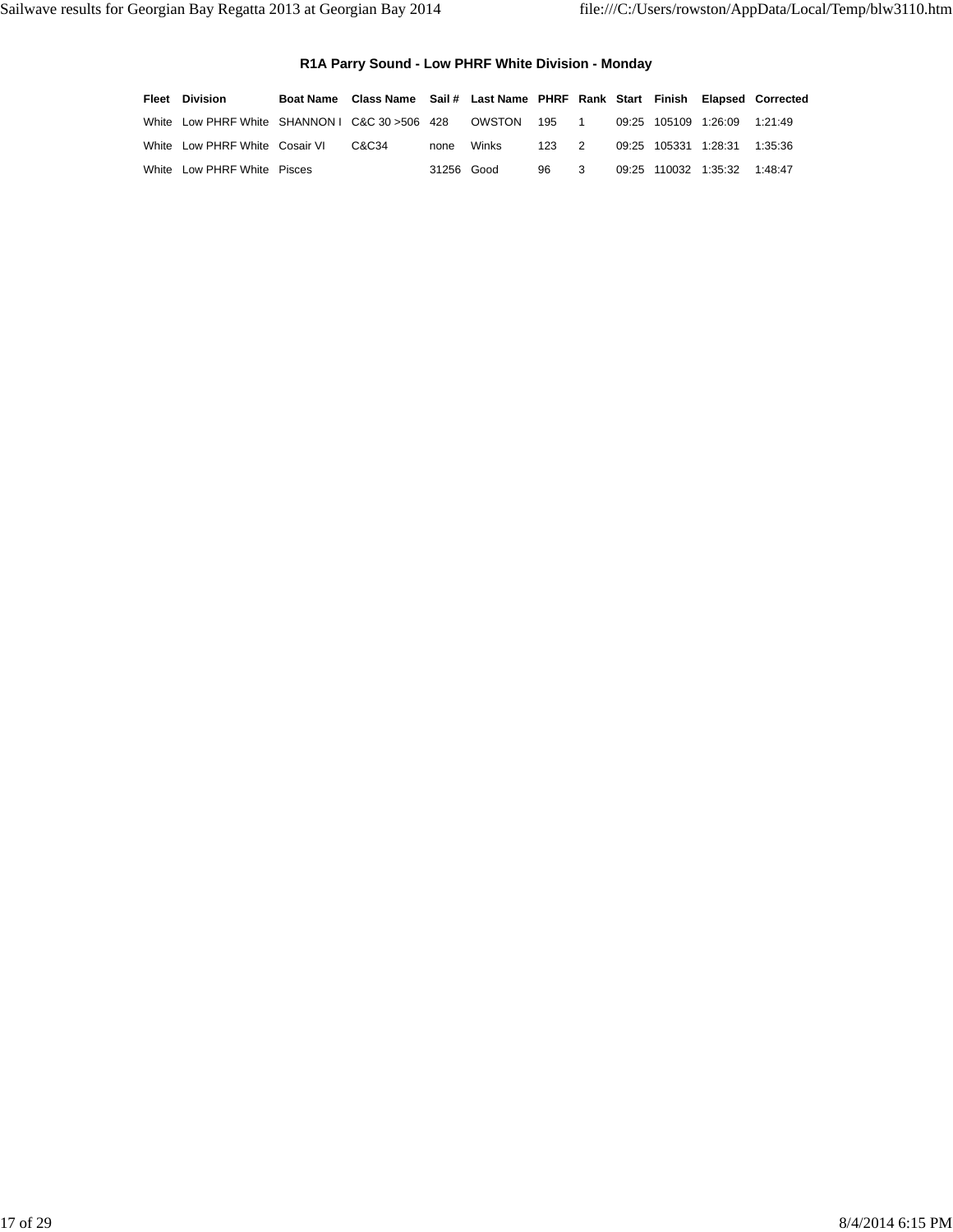### **R1B Parry Sound - Low PHRF White Division - Monday**

|       | Start: Start 1, Finishes: Place, Time: 1335, Distance: 7nm, Wind dir: N, Ave wind: 8 |                  |                                                    |            |        |     |                |      |                       |         |                          |  |  |  |
|-------|--------------------------------------------------------------------------------------|------------------|----------------------------------------------------|------------|--------|-----|----------------|------|-----------------------|---------|--------------------------|--|--|--|
| Fleet | <b>Division</b>                                                                      | <b>Boat Name</b> | Class Name Sail # Last Name PHRF Rank Start Finish |            |        |     |                |      |                       |         | <b>Elapsed Corrected</b> |  |  |  |
|       | White Low PHRF White SHANNON I C&C 30 > 506 428                                      |                  |                                                    |            | OWSTON | 195 | $\overline{1}$ |      | 1335 14:32:21 0:57:21 |         | 0.54.28                  |  |  |  |
|       | White Low PHRF White Pisces                                                          |                  |                                                    | 31256 Good |        | 96. | 2              |      | 1335 142529           | በ 50.29 | 0.57.29                  |  |  |  |
|       | White Low PHRF White Cosair VI                                                       |                  | C&C34                                              | none       | Winks  | 123 |                | 1335 | 143111                | 0:56:11 | 1:00:41                  |  |  |  |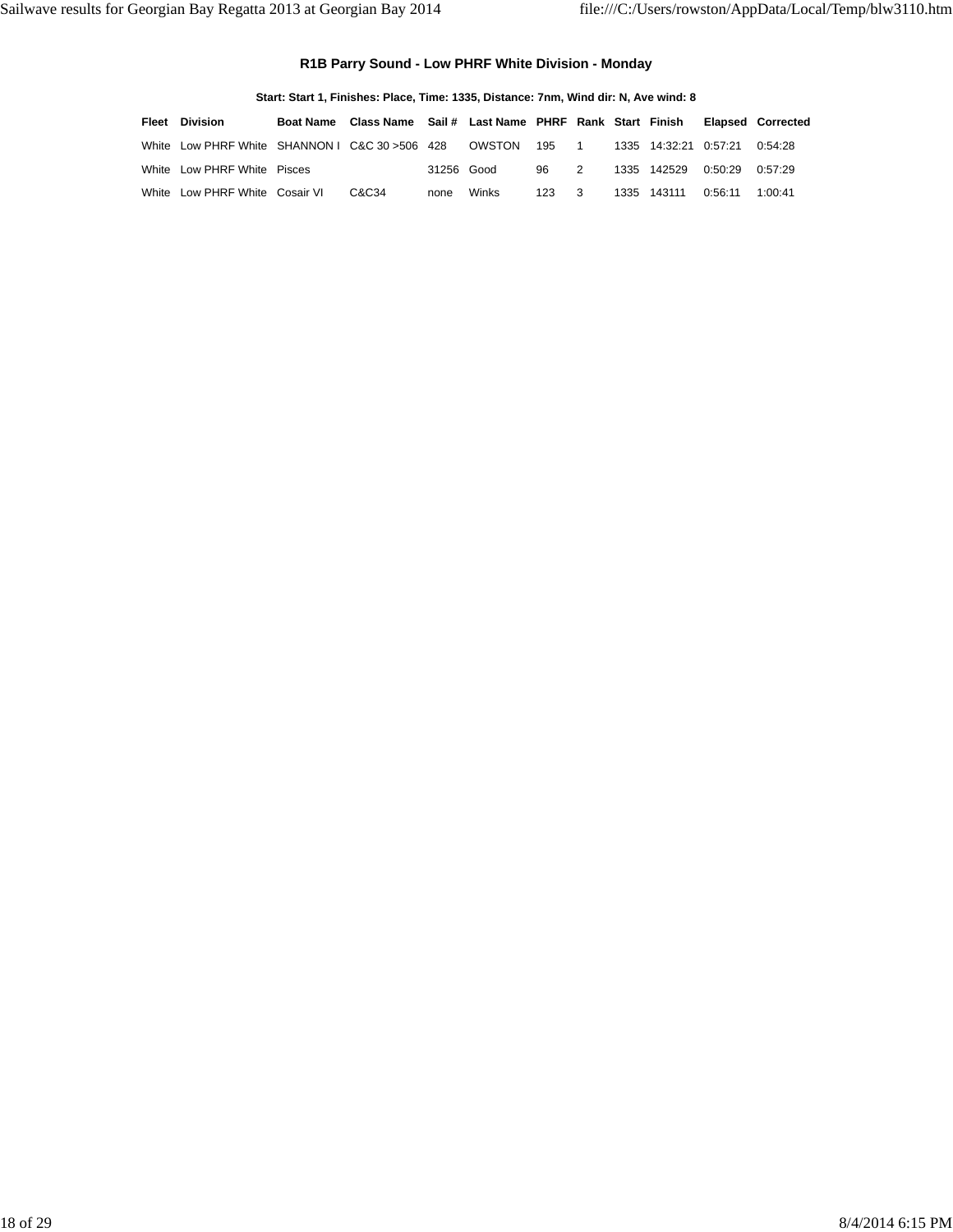### **R2A Parry Sound - Low PHRF White Division - Tuesday**

| Start: Start 1. Finishes: Place. Time: 092500. Wind dir: w |                                                 |  |                                                       |            |        |         |                |        |                |                |                          |  |
|------------------------------------------------------------|-------------------------------------------------|--|-------------------------------------------------------|------------|--------|---------|----------------|--------|----------------|----------------|--------------------------|--|
| Fleet                                                      | <b>Division</b>                                 |  | Boat Name Class Name Sail # Last Name PHRF Rank Start |            |        |         |                |        |                |                | Finish Elapsed Corrected |  |
|                                                            | White Low PHRF White SHANNON I C&C 30 > 506 428 |  |                                                       |            | OWSTON | 195 1   |                | 092500 |                | 105805 1:33:05 | 1.28.24                  |  |
|                                                            | White Low PHRF White Cosair VI                  |  | C&C34                                                 | none       | Winks  | $123 -$ | $\overline{2}$ | 092500 | 105559 1:30:59 |                | 1:38:16                  |  |
|                                                            | White Low PHRF White Pisces                     |  |                                                       | 31256 Good |        | 96      | 3              | 092500 |                |                | 1:41:38                  |  |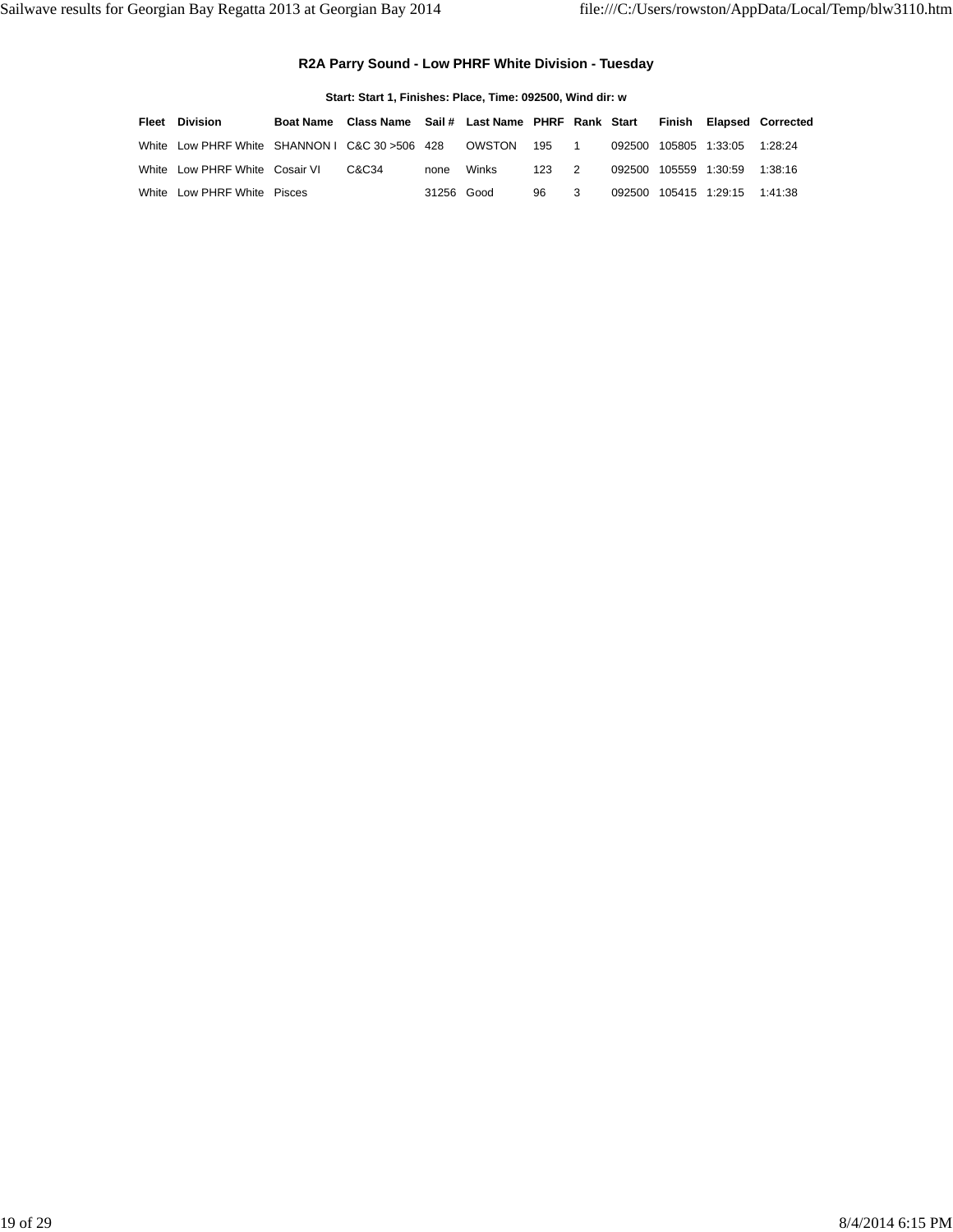### **R2B Parry Sound - Low PHRF White Division - Tuesday**

|       | Start: Start 1, Finishes: Elapsed time, Time: 130500 |                  |                                             |            |        |       |   |        |                |                               |                          |  |  |  |
|-------|------------------------------------------------------|------------------|---------------------------------------------|------------|--------|-------|---|--------|----------------|-------------------------------|--------------------------|--|--|--|
| Fleet | Division                                             | <b>Boat Name</b> | Class Name Sail # Last Name PHRF Rank Start |            |        |       |   |        |                |                               | Finish Elapsed Corrected |  |  |  |
|       | White Low PHRF White SHANNON I C&C 30 > 506 428      |                  |                                             |            | OWSTON | 195 1 |   |        |                | 130500 143819 1:33:19 1:28:37 |                          |  |  |  |
|       | White Low PHRF White Cosair VI                       |                  | C&C34                                       | none       | Winks  | 123   | 2 | 130500 | 143451 1:29:51 |                               | 1:37:03                  |  |  |  |
|       | White Low PHRF White Pisces                          |                  |                                             | 31256 Good |        | 96    | 3 | 130500 |                | 143410 1:29:10                | 1:41:32                  |  |  |  |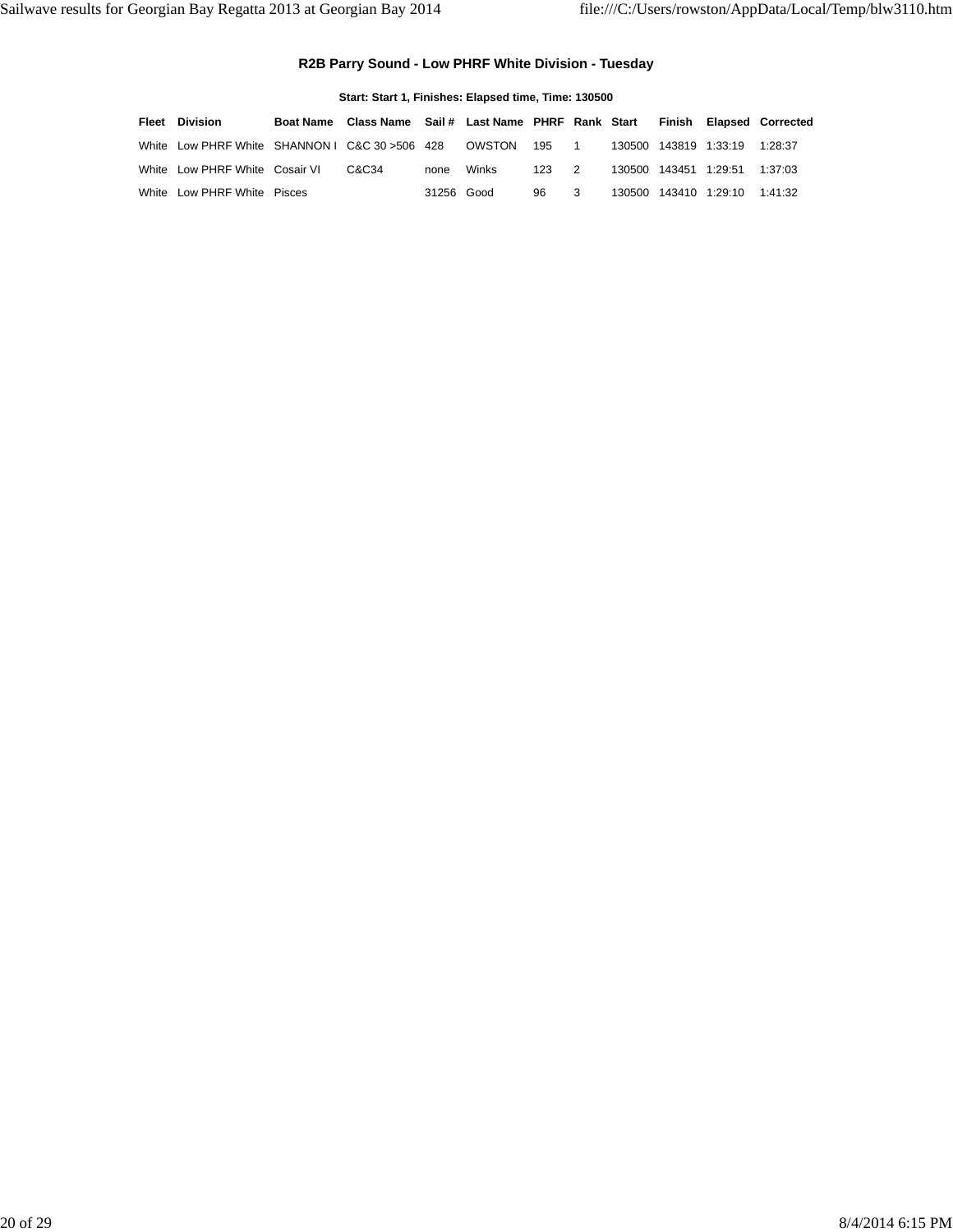### **R3 Parry Sound-Regatta - Low PHRF White Division - Wednesday**

| Start: Start 1, Finishes: Place, Time: 092500, Distance: 12nm, Wind dir: w |                                                 |                  |                                             |            |        |                       |                |        |                |                        |                          |  |
|----------------------------------------------------------------------------|-------------------------------------------------|------------------|---------------------------------------------|------------|--------|-----------------------|----------------|--------|----------------|------------------------|--------------------------|--|
| Fleet                                                                      | <b>Division</b>                                 | <b>Boat Name</b> | Class Name Sail # Last Name PHRF Rank Start |            |        |                       |                |        |                |                        | Finish Elapsed Corrected |  |
|                                                                            | White Low PHRF White SHANNON I C&C 30 > 506 428 |                  |                                             |            | OWSTON | 195<br>$\blacksquare$ |                | 092500 |                | 121726 2:52:26 2:43:46 |                          |  |
|                                                                            | White Low PHRF White Cosair VI                  |                  | C&C34                                       | none       | Winks  | $123 -$               | $\overline{2}$ | 092500 |                | 122150 2:56:50 3:11:00 |                          |  |
|                                                                            | White Low PHRF White Pisces                     |                  |                                             | 31256 Good |        | 96                    | 3              | 092500 | 122607 3:01:07 |                        | 3.26.14                  |  |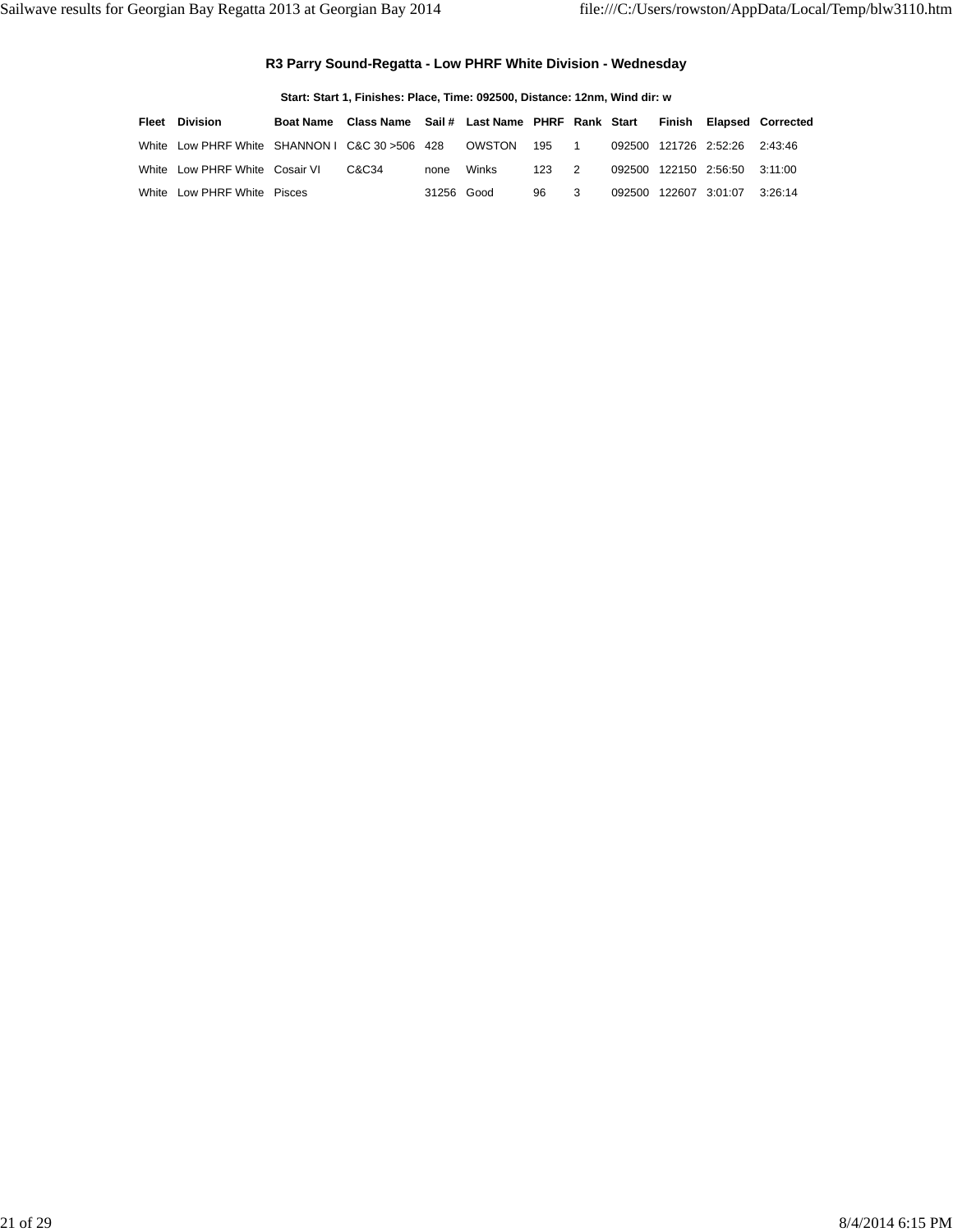### **R4 Regatta-Sans Souci - Low PHRF White Division - Thursday**

| Start: Start 1, Finishes: Place |                                                 |                  |                                             |            |        |       |   |  |  |                               |                          |  |
|---------------------------------|-------------------------------------------------|------------------|---------------------------------------------|------------|--------|-------|---|--|--|-------------------------------|--------------------------|--|
| Fleet                           | Division                                        | <b>Boat Name</b> | Class Name Sail # Last Name PHRF Rank Start |            |        |       |   |  |  |                               | Finish Elapsed Corrected |  |
|                                 | White Low PHRF White SHANNON I C&C 30 > 506 428 |                  |                                             |            | OWSTON | 195 1 |   |  |  | 092500 125536 3:30:36 3:20:00 |                          |  |
|                                 | White Low PHRF White Cosair VI                  |                  | C&C34                                       | none       | Winks  | 123 2 |   |  |  | 092500 124450 3:19:50 3:35:50 |                          |  |
|                                 | White Low PHRF White Pisces                     |                  |                                             | 31256 Good |        | 96    | 3 |  |  | 092500 124715 3:22:15 3:50:18 |                          |  |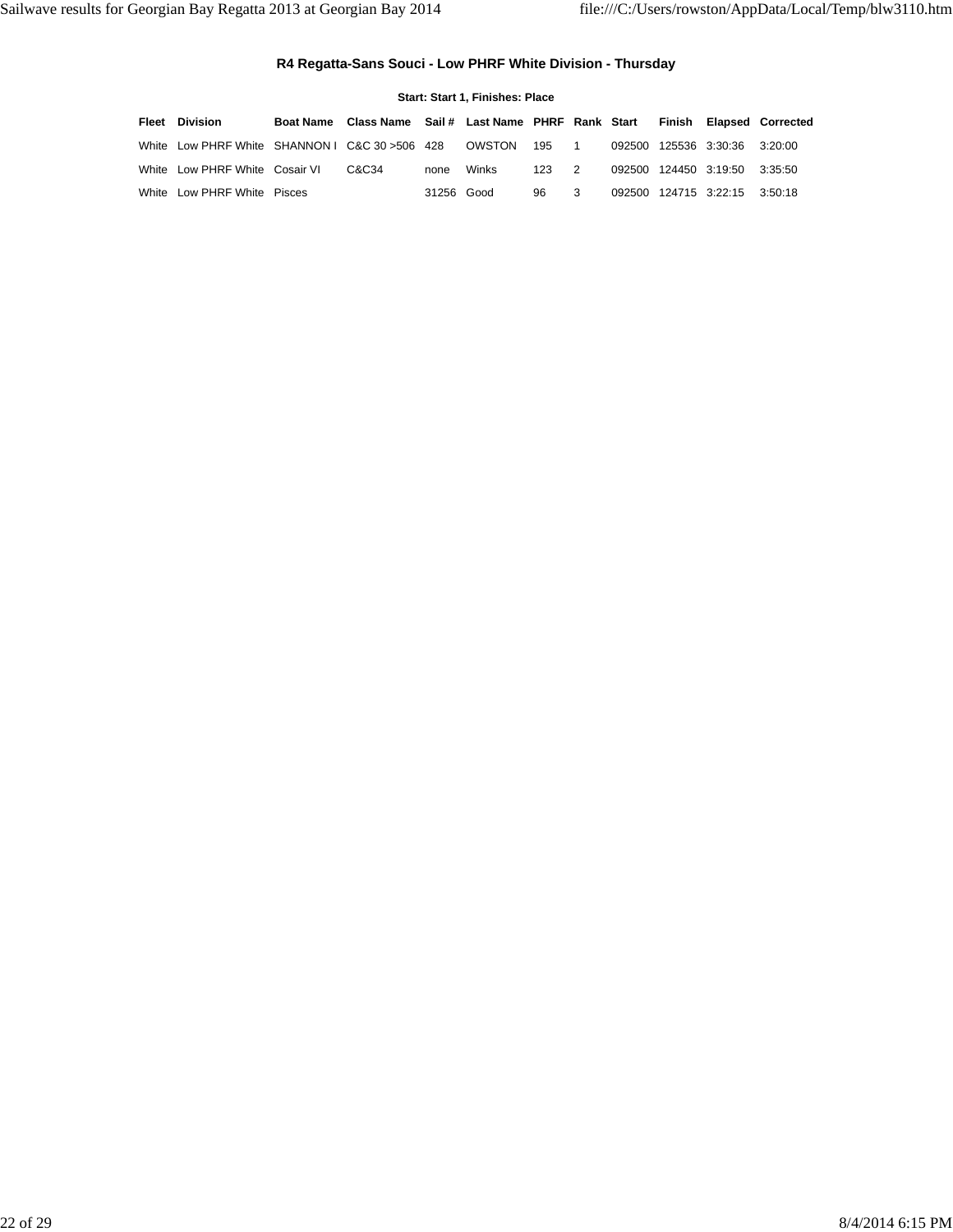### **R1A Parry Sound - Low PHRF FLYING Division - Monday**

| Fleet | Division                                            | <b>Boat Name</b> | <b>Class Name</b>                       | Sail # | <b>Last Name</b> |     |                |      | PHRF Rank Start Finish |                     | <b>Elapsed Corrected</b> |
|-------|-----------------------------------------------------|------------------|-----------------------------------------|--------|------------------|-----|----------------|------|------------------------|---------------------|--------------------------|
|       | Flying Low PHRF FLYING ARDA                         |                  | GOMAN EXP 30                            | 16     | WARMELINK-2 141  |     | $\overline{1}$ |      |                        | 0935 105935 1:24:35 | 1:28:20                  |
|       | Flying Low PHRF FLYING PONY EXPRESS GOMAN EXP 30-2  |                  |                                         | 43021  | NEATE            | 141 | $\overline{2}$ |      | 0935 110029            | 1:25:29             | 1:29:16                  |
|       | Flying Low PHRF FLYING EXPRESSION                   |                  | GOMAN EXP 30                            | 32017  | PARKHURST        | 141 | 3              |      | 0935 110407            | 1:29:07             | 1:33:04                  |
|       | Flying Low PHRF FLYING BUSH WHACKER SOVEREL 33-2 IB |                  |                                         | 26     | <b>REE</b>       | 81  | 4              |      |                        | 0935 105512 1:20:12 | 1:34:10                  |
|       | Flying Low PHRF FLYING TARGA                        |                  | BENETEAU 1ST 10R ** CAN 30 WOOLNOUGH 87 |        |                  |     | 5              | 0935 | 105731                 | 1:22:31             | 1:35:42                  |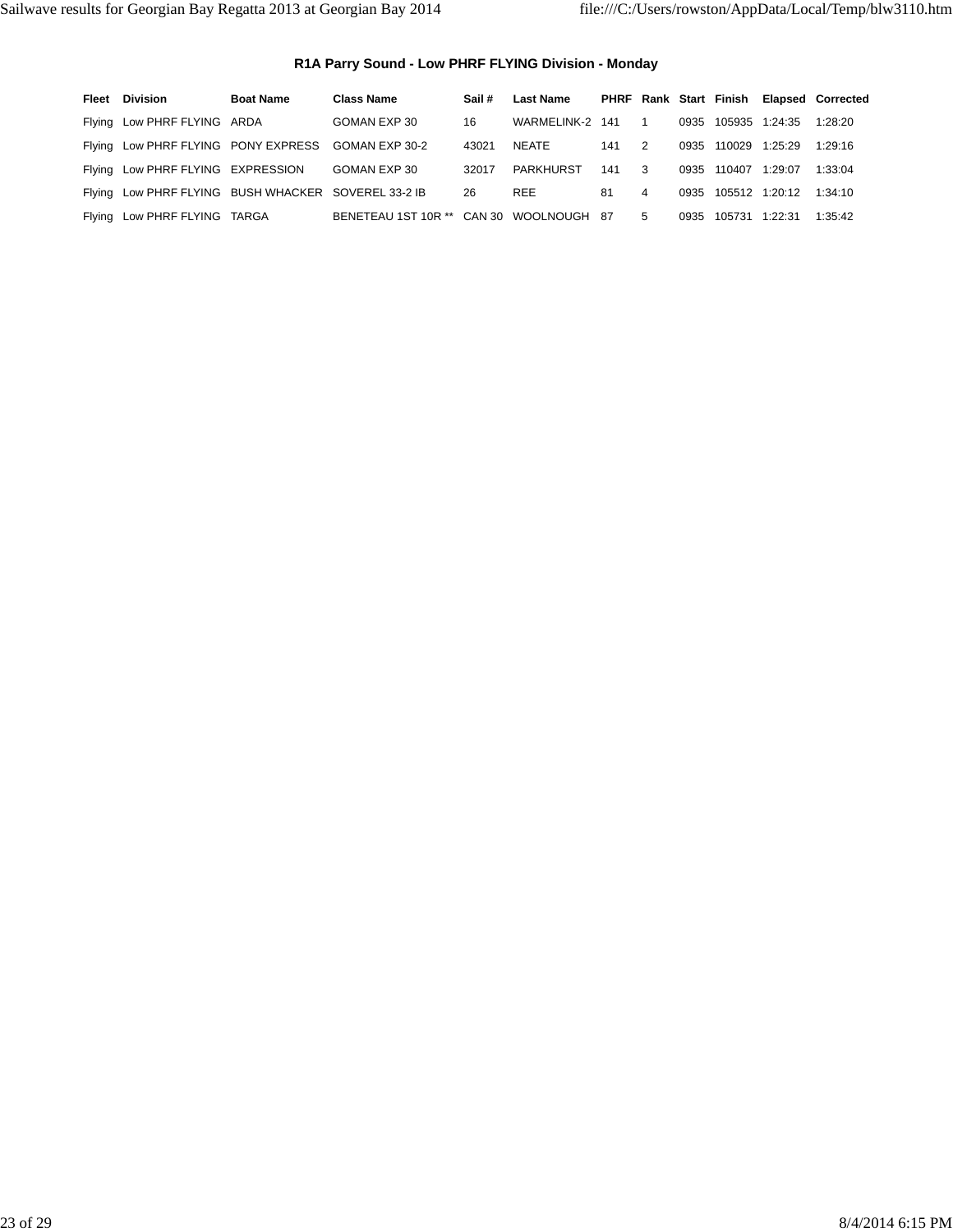### **R1B Parry Sound - Low PHRF FLYING Division - Monday**

**Start: Start 2, Finishes: Place, Time: 1345, Distance: 7nm, Wind dir: N, Ave wind: 8**

| Fleet | Division                                            | <b>Boat Name</b> | <b>Class Name</b>                       | Sail # | <b>Last Name</b> |     |                |      |                     |                     | PHRF Rank Start Finish Elapsed Corrected |
|-------|-----------------------------------------------------|------------------|-----------------------------------------|--------|------------------|-----|----------------|------|---------------------|---------------------|------------------------------------------|
|       | Flying Low PHRF FLYING PONY EXPRESS GOMAN EXP 30-2  |                  |                                         | 43021  | NEATE            | 141 | $\overline{1}$ |      |                     | 1345 143646 0:51:46 | 0.54:03                                  |
|       | Flying Low PHRF FLYING EXPRESSION                   |                  | GOMAN EXP 30                            | 32017  | PARKHURST        | 141 | $\overline{2}$ |      |                     | 1345 143703 0:52:03 | 0.54.21                                  |
|       | Flying Low PHRF FLYING ARDA                         |                  | GOMAN EXP 30                            | 16     | WARMELINK-2 141  |     | $\mathbf{3}$   |      | 1345 143959 0:54:59 |                     | 0:57:25                                  |
|       | Flying Low PHRF FLYING BUSH WHACKER SOVEREL 33-2 IB |                  |                                         | 26     | <b>REE</b>       | 81  | 4              |      | 1345 143522 0:50:22 |                     | 0.59.08                                  |
|       | Flying Low PHRF FLYING TARGA                        |                  | BENETEAU 1ST 10R ** CAN 30 WOOLNOUGH 87 |        |                  |     | -5             | 1345 | 143605 0:51:05      |                     | 0:59:14                                  |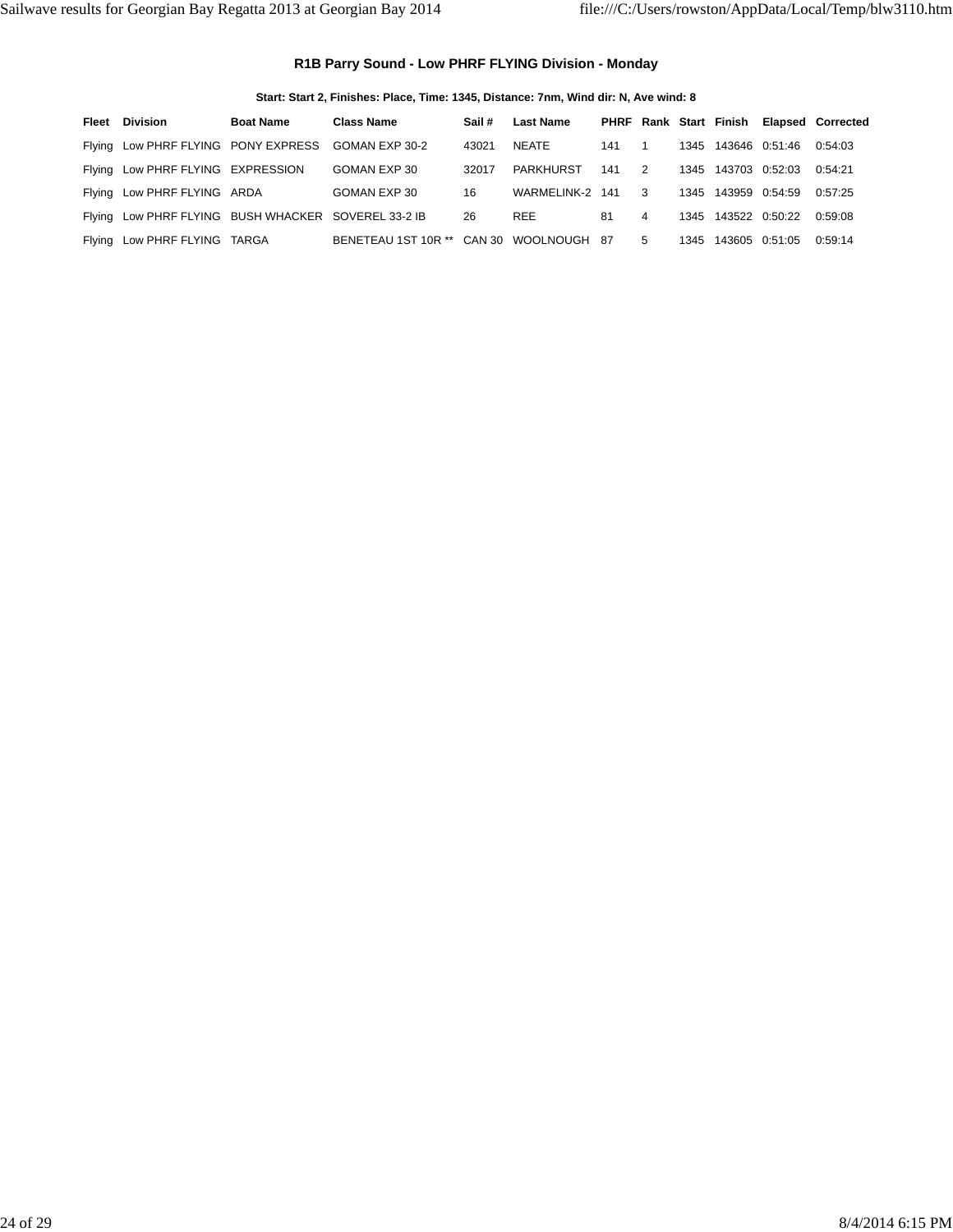### **R2A Parry Sound - Low PHRF FLYING Division - Tuesday**

| Start: Start 2, Finishes: Place, Time: 093500, Wind dir: w |  |  |  |  |  |  |
|------------------------------------------------------------|--|--|--|--|--|--|
|------------------------------------------------------------|--|--|--|--|--|--|

| Fleet | Division                                            | <b>Boat Name</b> | <b>Class Name</b>                       | Sail # | <b>Last Name</b> | <b>PHRF Rank Start</b> |                |        |               |                       | Finish Elapsed Corrected |
|-------|-----------------------------------------------------|------------------|-----------------------------------------|--------|------------------|------------------------|----------------|--------|---------------|-----------------------|--------------------------|
|       | Flying Low PHRF FLYING PONY EXPRESS GOMAN EXP 30-2  |                  |                                         | 43021  | NEATE            | 141                    |                | 093500 |               | 105632 1:21:32        | 1:25:08                  |
|       | Flying Low PHRF FLYING TARGA                        |                  | BENETEAU 1ST 10R ** CAN 30 WOOLNOUGH 87 |        |                  |                        | $\overline{2}$ | 093500 |               | 105003 1:15:03        | 1:27:02                  |
|       | Flying Low PHRF FLYING ARDA                         |                  | GOMAN EXP 30                            | 16     | WARMELINK-2 141  |                        | $\mathbf{R}$   |        | 093500 110044 | 1:25:44               | 1:29:32                  |
|       | Flying Low PHRF FLYING EXPRESSION                   |                  | GOMAN EXP 30                            | 32017  | PARKHURST        | 141                    | $\overline{4}$ |        |               | 093500 110102 1:26:02 | 1:29:50                  |
|       | Flying Low PHRF FLYING BUSH WHACKER SOVEREL 33-2 IB |                  |                                         | 26     | <b>REE</b>       | 81                     | 5              | 093500 | 105247        | 1:17:47               | 1:31:20                  |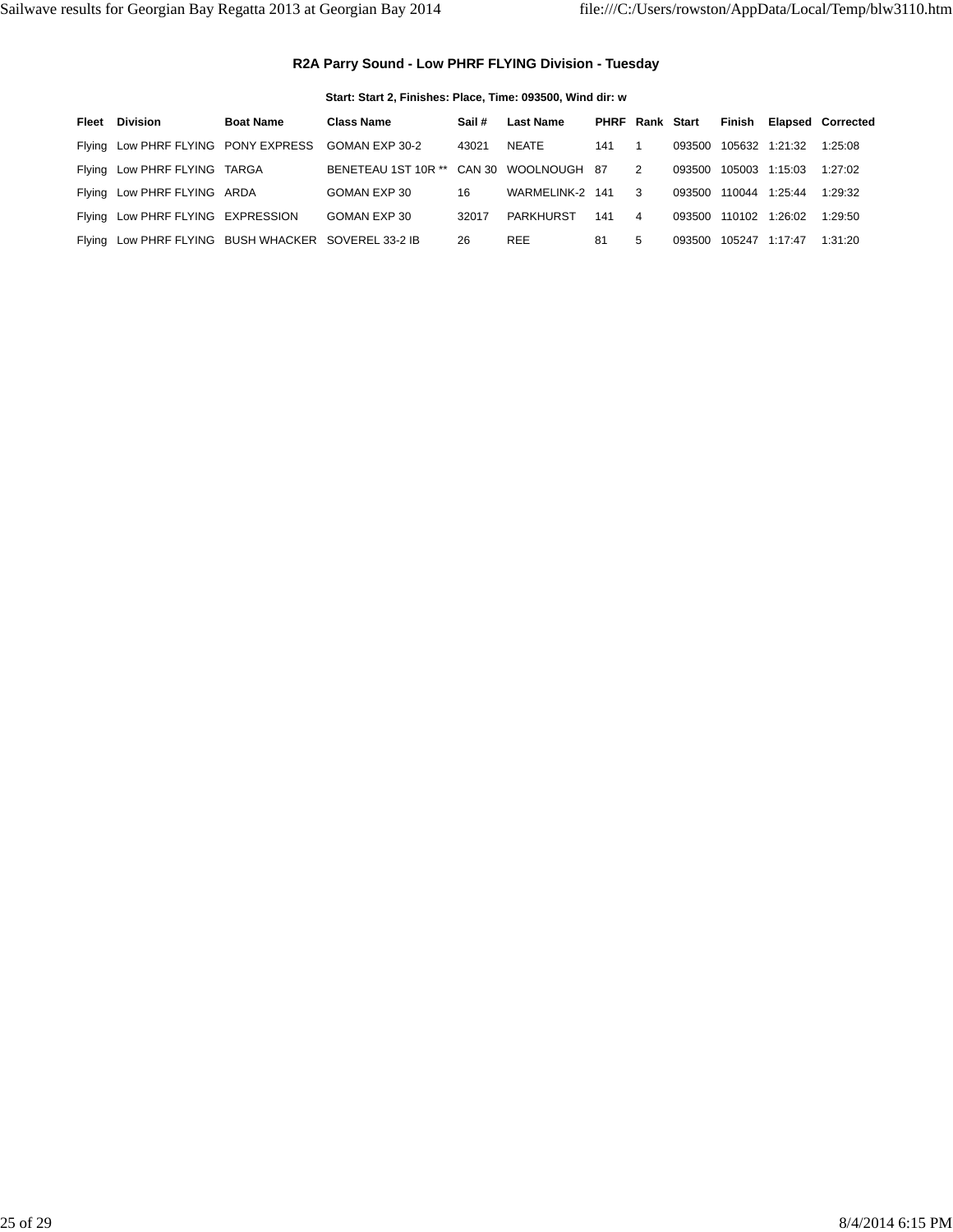### **R2B Parry Sound - Low PHRF FLYING Division - Tuesday**

**Start: Start 2, Finishes: Elapsed time, Time: 131500**

| Fleet | Division                                            | <b>Boat Name</b> | <b>Class Name</b>                       | Sail # | <b>Last Name</b> | <b>PHRF Rank Start</b> |                         |        |                       |                | Finish Elapsed Corrected |
|-------|-----------------------------------------------------|------------------|-----------------------------------------|--------|------------------|------------------------|-------------------------|--------|-----------------------|----------------|--------------------------|
|       | Flying Low PHRF FLYING PONY EXPRESS GOMAN EXP 30-2  |                  |                                         | 43021  | NEATE            | 141                    | $\overline{1}$          |        | 131500 144920 1:34:20 |                | 1:38:30                  |
|       | Flying Low PHRF FLYING ARDA                         |                  | GOMAN EXP 30                            | 16     | WARMELINK-2      | 141                    | $\overline{2}$          |        | 131500 144957         | 1:34:57        | 1:39:09                  |
|       | Flying Low PHRF FLYING TARGA                        |                  | BENETEAU 1ST 10R ** CAN 30 WOOLNOUGH 87 |        |                  |                        | $\overline{\mathbf{3}}$ |        | 131500 144129         | 1:26:29        | 1:40:18                  |
|       | Flying Low PHRF FLYING EXPRESSION                   |                  | GOMAN EXP 30                            | 32017  | PARKHURST        | 141                    | 4                       |        | 131500 145227         | 1:37:27        | 1:41:46                  |
|       | Flying Low PHRF FLYING BUSH WHACKER SOVEREL 33-2 IB |                  |                                         | 26     | <b>REE</b>       | 81                     | 5                       | 131500 |                       | 144210 1:27:10 | 1:42:21                  |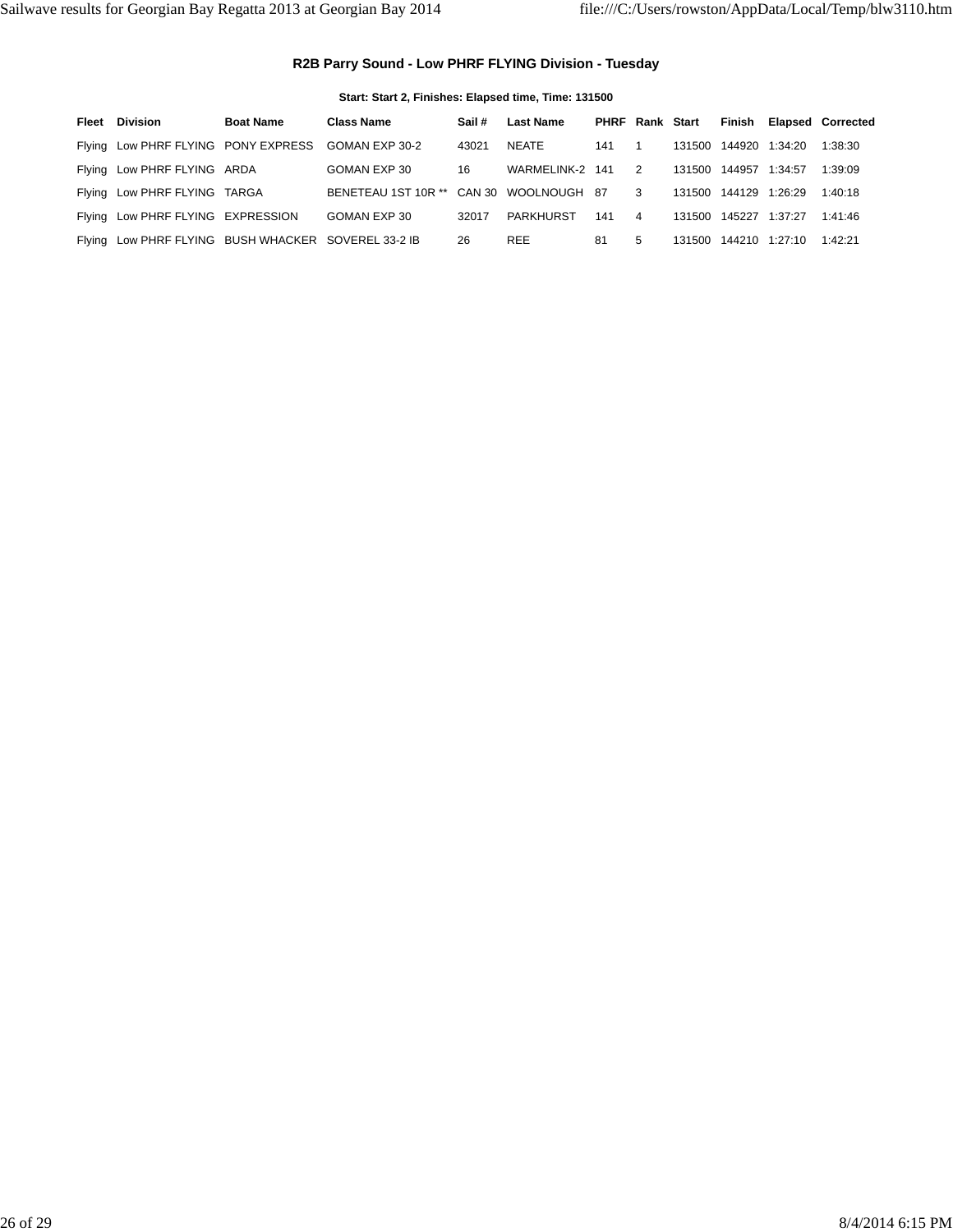#### **R3 Parry Sound-Regatta - Low PHRF FLYING Division - Wednesday**

**Start: Start 2, Finishes: Place, Time: 093500, Distance: 12nm, Wind dir: w**

| Fleet | Division                                            | <b>Boat Name</b> | <b>Class Name</b>                       | Sail# | <b>Last Name</b> | <b>PHRF Rank Start</b> |                |        |                       | Finish Elapsed Corrected |
|-------|-----------------------------------------------------|------------------|-----------------------------------------|-------|------------------|------------------------|----------------|--------|-----------------------|--------------------------|
|       | Flying Low PHRF FLYING PONY EXPRESS GOMAN EXP 30-2  |                  |                                         | 43021 | NEATE            | 141                    | $\overline{1}$ |        | 093500 121610 2:41:10 | 2:48:18                  |
|       | Flying Low PHRF FLYING ARDA                         |                  | GOMAN EXP 30                            | 16    | WARMELINK-2 141  |                        | $\overline{2}$ |        | 093500 121818 2:43:18 | 2:50:32                  |
|       | Flying Low PHRF FLYING EXPRESSION                   |                  | GOMAN EXP 30                            | 32017 | PARKHURST        | 141                    | $\mathbf{3}$   |        | 093500 122410 2:49:10 | 2:56:39                  |
|       | Flying Low PHRF FLYING TARGA                        |                  | BENETEAU 1ST 10R ** CAN 30 WOOLNOUGH 87 |       |                  |                        | $\overline{4}$ |        | 093500 120908 2:34:08 | 2:58:45                  |
|       | Flying Low PHRF FLYING BUSH WHACKER SOVEREL 33-2 IB |                  |                                         | 26    | <b>REE</b>       | 81                     | 5              | 093500 | 120814 2:33:14        | 2:59:55                  |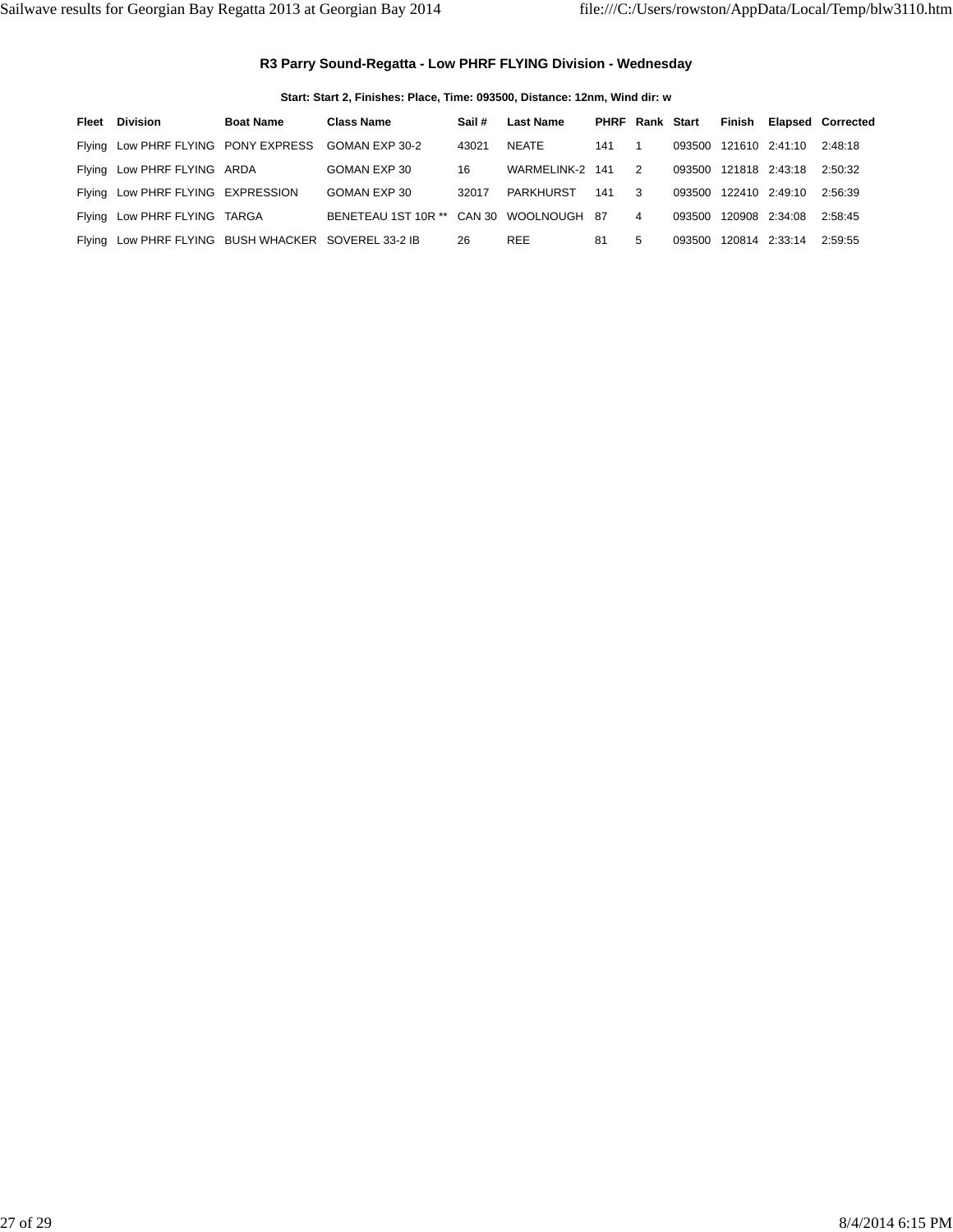### **R4 Regatta-Sans Souci - Low PHRF FLYING Division - Thursday**

| Start: Start 1. Finishes: Place                     |                  |                                         |       |                  |                        |                |        |        |                       |                          |
|-----------------------------------------------------|------------------|-----------------------------------------|-------|------------------|------------------------|----------------|--------|--------|-----------------------|--------------------------|
| <b>Fleet Division</b>                               | <b>Boat Name</b> | <b>Class Name</b>                       | Sail# | <b>Last Name</b> | <b>PHRF Rank Start</b> |                |        | Finish |                       | <b>Elapsed Corrected</b> |
| Flying Low PHRF FLYING PONY EXPRESS GOMAN EXP 30-2  |                  |                                         | 43021 | NEATE            | 141                    | $\overline{1}$ | 093500 |        | 125817 3:23:17        | 3:32:17                  |
| Flying Low PHRF FLYING TARGA                        |                  | BENETEAU 1ST 10R ** CAN 30 WOOLNOUGH 87 |       |                  |                        | $\overline{2}$ |        |        | 093500 123940 3:04:40 | 3:34:09                  |
| Flying Low PHRF FLYING ARDA                         |                  | GOMAN EXP 30                            | 16    | WARMELINK-2      | 141                    | $\mathbf{3}$   | 093500 |        | 130110 3:26:10        | 3:35:17                  |
| Flying Low PHRF FLYING EXPRESSION                   |                  | GOMAN EXP 30                            | 32017 | PARKHURST        | 141                    | $\overline{4}$ | 093500 |        | 130234 3:27:34        | 3:36:45                  |
| Flying Low PHRF FLYING BUSH WHACKER SOVEREL 33-2 IB |                  |                                         | 26    | <b>REE</b>       | 81                     | 5              | 093500 |        | 124538 3:10:38        | 3:43:50                  |
|                                                     |                  |                                         |       |                  |                        |                |        |        |                       |                          |